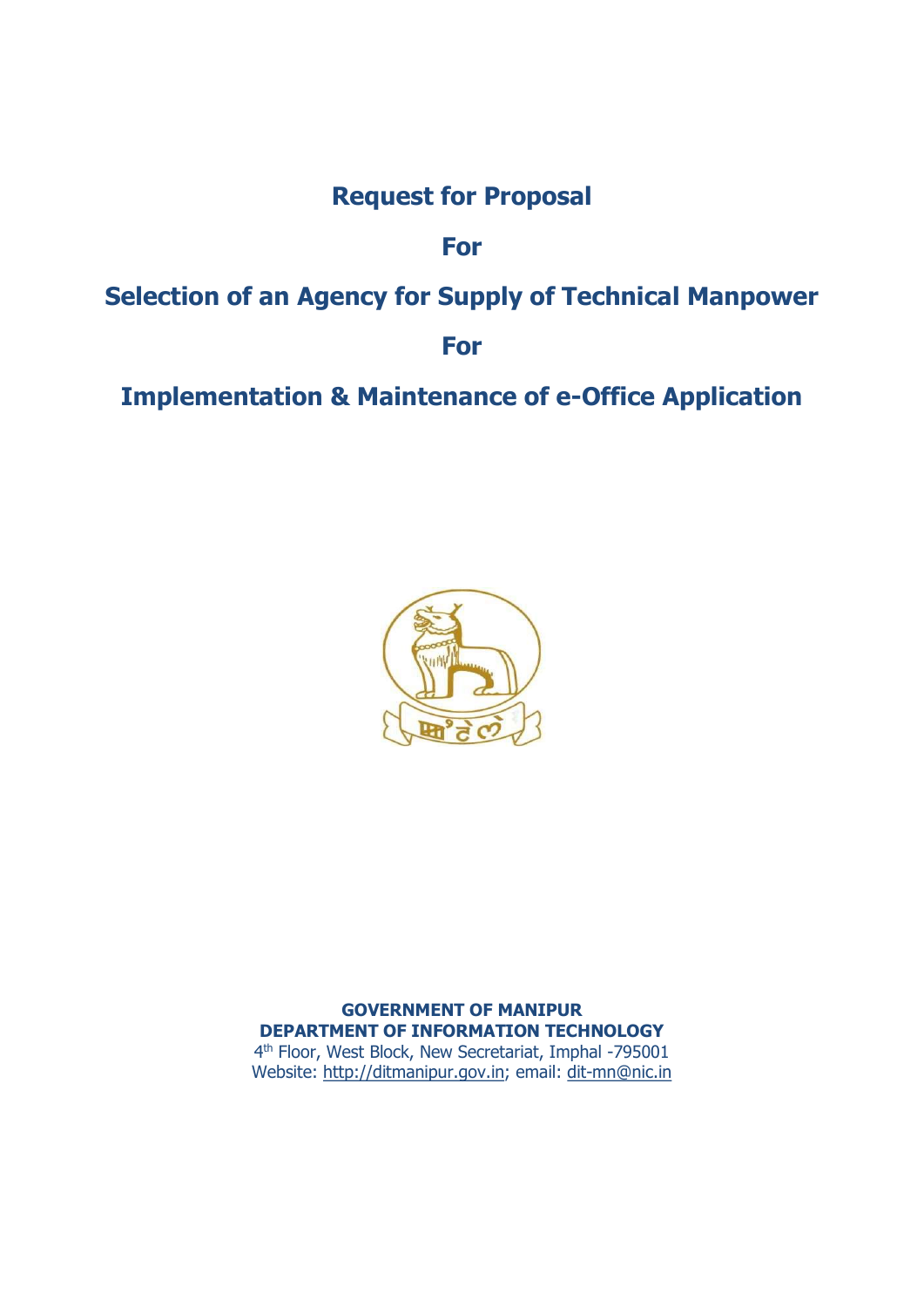## TENDER NOTICE

Department of Information Technology, Government of Manipur invites e-tenders under Two Bid Systems (Technical Bid & Commercial Bid) for selection of agency for supply of Technical manpower.

| SI No. | <b>Particulars</b>                                                                                         | <b>Description</b>                                                                                                         |
|--------|------------------------------------------------------------------------------------------------------------|----------------------------------------------------------------------------------------------------------------------------|
| 1.     | Address of the authority inviting<br><b>RFP/Tender</b>                                                     | Director, Department of Information<br>Technology, 4 <sup>th</sup> Floor, Western Block,<br>New Secretariat, Imphal-795001 |
| 2.     | RFP/ Tender Reference No.                                                                                  | IT-101/2/2021-DITC-DIT                                                                                                     |
| 3.     | Last date and time for submission of<br>queries.                                                           | T+12 Upto noon through Shri Herojit<br>Senjanbam, +91 9774476394, e-<br>mail: herojit.s@nic.in                             |
| 4.     | Tender fee                                                                                                 | Rs. 1,000/- (Rupees One Thousand<br>Only)                                                                                  |
| 5.     | Physical submission of Tender fee to<br>DIT, Manipur.                                                      | Up to $12.00$ noon of $T+21$ .                                                                                             |
| 6.     | Last date of Online Bid submission of<br><b>Bids</b>                                                       | T+21 at 12.00 Noon                                                                                                         |
| 7.     | Technical Bid opening Date and Time                                                                        | T+22 at 01.00 PM                                                                                                           |
| 8.     | Presentation on Resources Management<br>Strategy.                                                          | T+23 at 11.00 AM                                                                                                           |
| 9.     | documents<br>available<br>Tender<br>and<br>subsequent clarification / modification/<br>corrigendum, if any | http://manipurtenders.gov.in,<br>http://manipur.gov.in from the date<br>of publishing.                                     |
| 10.    | Financial Bid Opening Date and Time                                                                        | Shall be notified later                                                                                                    |

An agency will be selected under "Quality and Cost Based System (QCBS)" and procedures described in this RFP. Bidders will be required to register on the website, which is free of cost. The bidders would be responsible for ensuring that any addendum/ corrigendum available on the website is also downloaded and incorporated.

For submission of the bid, the bidder is required to have Digital Signature Certificate (DSC). Possession of Digital Signature Certificate (DSC) and registration of the contractors on the portal i.e. https://manipurtender.gov.in is a prerequisite for e-tendering.

Any proposal or modifications to proposal received outside e-procurement system will not be considered. The electronic bidding system would not allow any late submission of Proposal.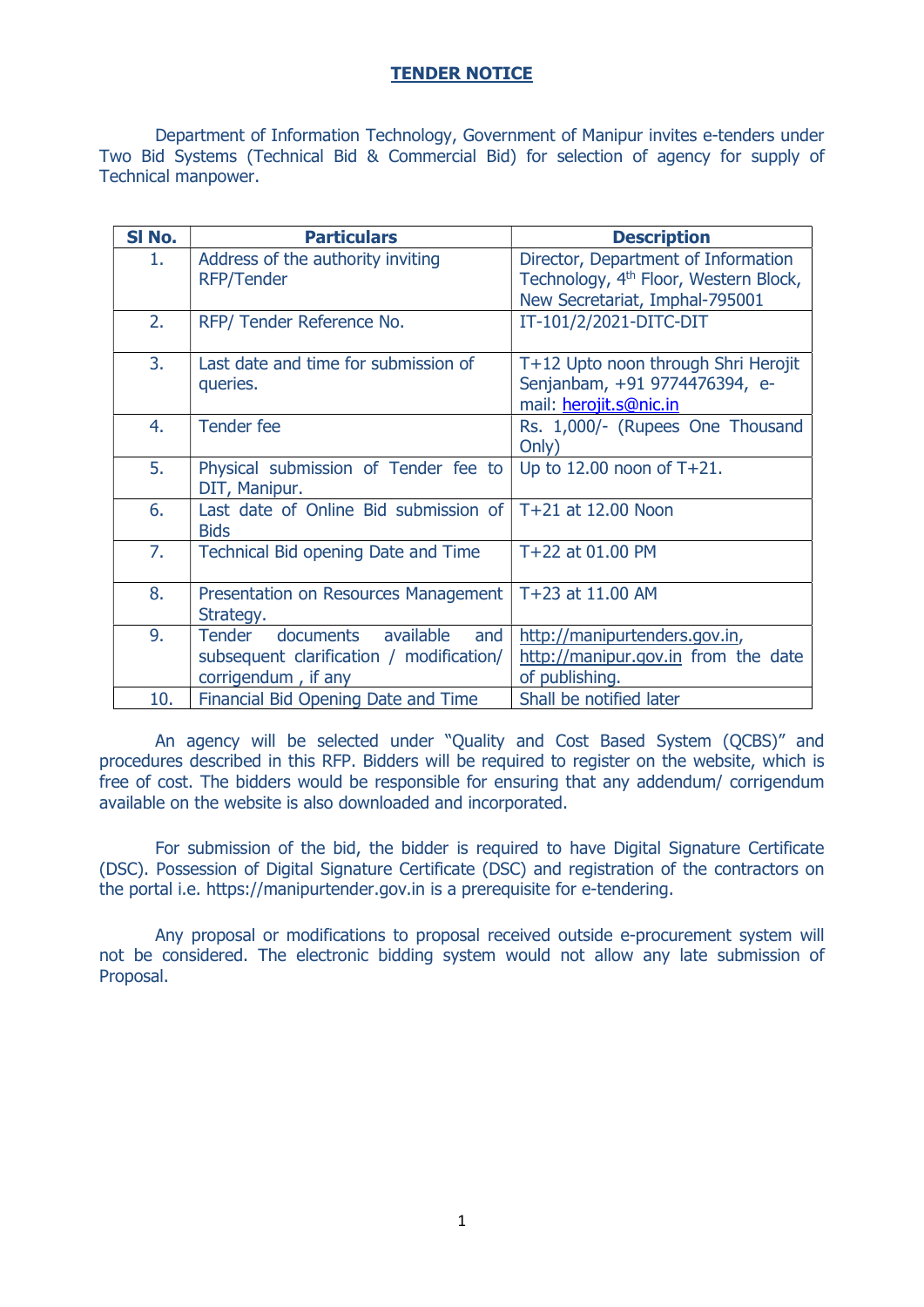## Executive Summary

Department of Information Technology, Government of Manipur in association with NIC, has implemented the e-Office application in the whole of Secretariat including the Hon'ble Chief Minister's Secretariat and in the offices of 16 Deputy Commissioners in the State. The application is running successfully in Secretariat and DC offices, however timely maintenance and update of software patches is required to be done to keep up the quality and SLA of the application. Further, in order to spread the benefit of e-Office throughout the State and to ensure transparent and efficient delivery of Government Schemes and services to all the citizen of the State, Government of Manipur has decided to implement e-offices across the entire Directorates/ Societies/SDOs/DLOs etc.

In order to achieve this noble endeavour and target, there is a requirement of a strong, young, dedicated team of IT professionals who will have to work tirelessly. So, there is a need of a team of Analyst, DBA and network engineers etc. who shall assist the Department in implementation and maintenance of e-Office application across the State.

Department of Information Technology, Government of Manipur, invites e-tenders from well-established reputed firms / registered Service Providers for providing qualified, experienced and competent technical manpower for Implementation and maintenance of e-Office application across the State.

## A. Instruction to Bidders

- 1. Bidders are advised to study all instructions, forms, terms, requirements and other information in the tender document carefully. Submission of bid shall be deemed to have been done after careful study and examination of the tender document with full understanding of its implications. The response to this tender should be full and complete in all respects. Failure to furnish the information required in the tender document or submission of a bid not substantially responsive to the tender in every respect will be at the bidder's risk and may result in rejection of its bid.
- 2. Period of validity of bids The Bids submitted shall be valid for 120 days from the date of opening of Technical bid.

## 3. Tender Fee

a) Tender Fee of Rs. 1,000/-(Rupees One Thousand only) in the form of a Banker's Cheque or Demand Draft drawn on any Commercial Bank in favour of The Director, Department of Information Technology, Government of Manipur. The same should reach the Director, Department of Information Technology, 4<sup>th</sup> Floor, Western Block, New Secretariat, Imphal-795001, on or before the due date and time for submission of bids failing which offer will be liable for rejection.

b) Bids submitted without Tender Fee will stand rejected.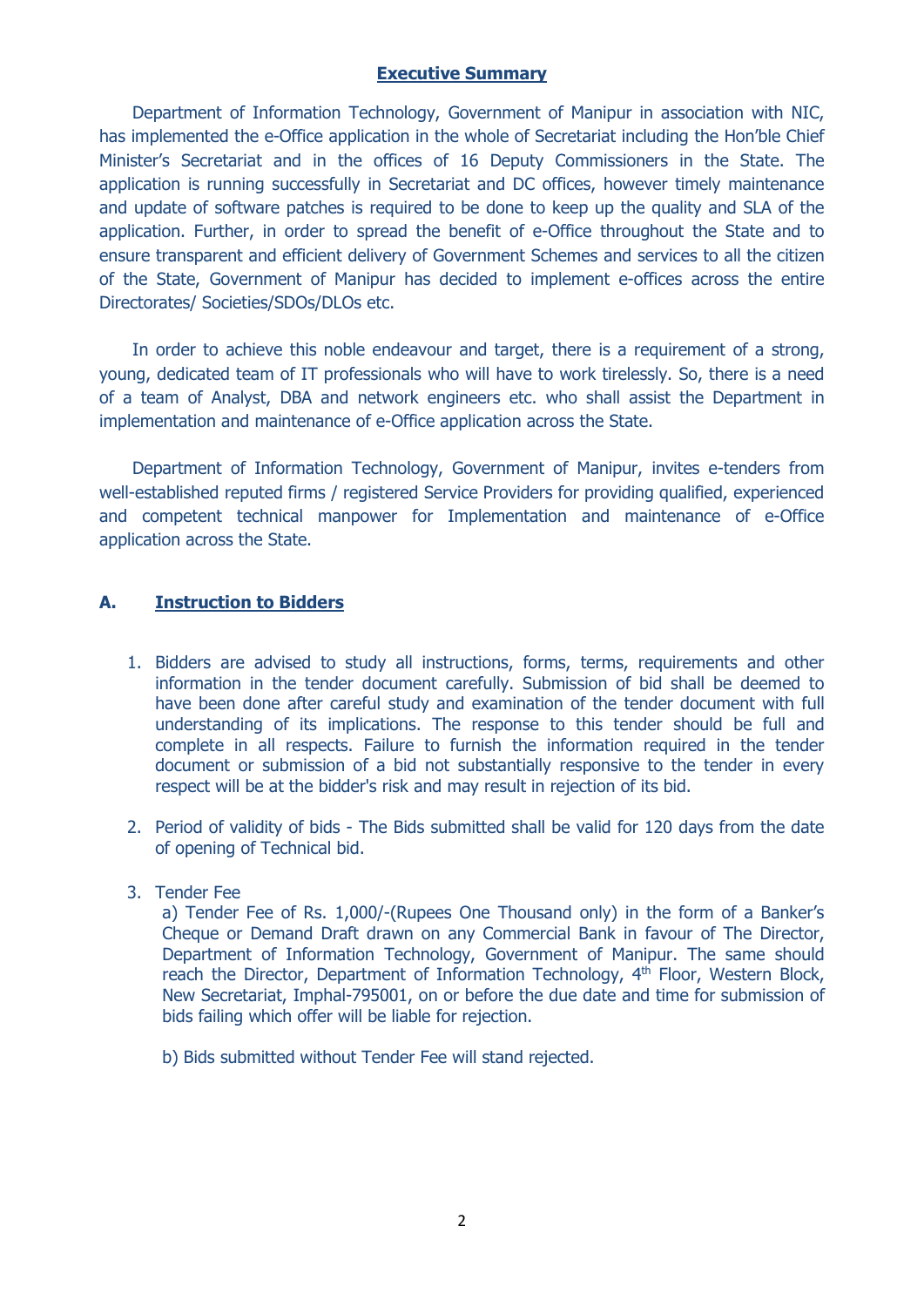## 4. Preparation and Submission of Bid

The bidder is responsible for registration on the e-procurement portal (www.manipurtenders.gov.in) at their own cost. The bidders are advised to go through the e-procurement guidelines and instructions, as provided on the e-procurement website, and in case of any difficulty related to e-procurement process, may contact the helpline number mentioned there.

The bidder shall submit the bid online as described below:

- a) The Technical and Financial bid should be submitted only through the e-procurement Portal.
- b) Technical Proposal Scanned copy in PDF file format, signed on each page, with file name clearly mentioning: "Eligibility Criteria / Technical Proposal for Tender No <>". The proposal should be as per the format provided in Annexure-II of this document.
- c) Financial Proposal Financial proposals would be filled on e-procurement portal.
- d) Conditional proposals shall not be accepted on any ground and shall be rejected straightway. If any clarification is required, the same should be obtained before submission of the bids.
- e) Bidders are advised to upload the proposals well before time to avoid last minute issues.
- f) The bid has to be submitted only online through www.manipurtenders.gov.in website. No physical submission of bids would be acceptable.

5. Rates Quoted should be for Providing onsite Manpower at Department of Information Technology, 4<sup>th</sup> Floor, Western Block, New Secretariat, Imphal– 795001 for a period of 2 years.

6. Bid Evaluation

a) Technical bid along with Eligibility Criteria will be evaluated first.

b) Financial bids of only those Bidders who have been qualified in the Technical bid along with Eligibility Criteria will be opened in the presence of their representatives, who may choose to attend the session on the specified date, time and address.

7. Interpretation of the clauses in the Tender Document / Contract Document - In case of any ambiguity / dispute in the interpretation of any of the clauses in this Tender Document, interpretation of clauses by The Director, Department of Information Technology, Government of Manipur, shall be final and binding on all parties.

## B. Eligibility Criteria

- 1. The bidder must have office in Imphal or should be ready to setup office in Imphal.
- 2. The bidder should be a company registered firm/ MSME or registered company under Indian Companies Act.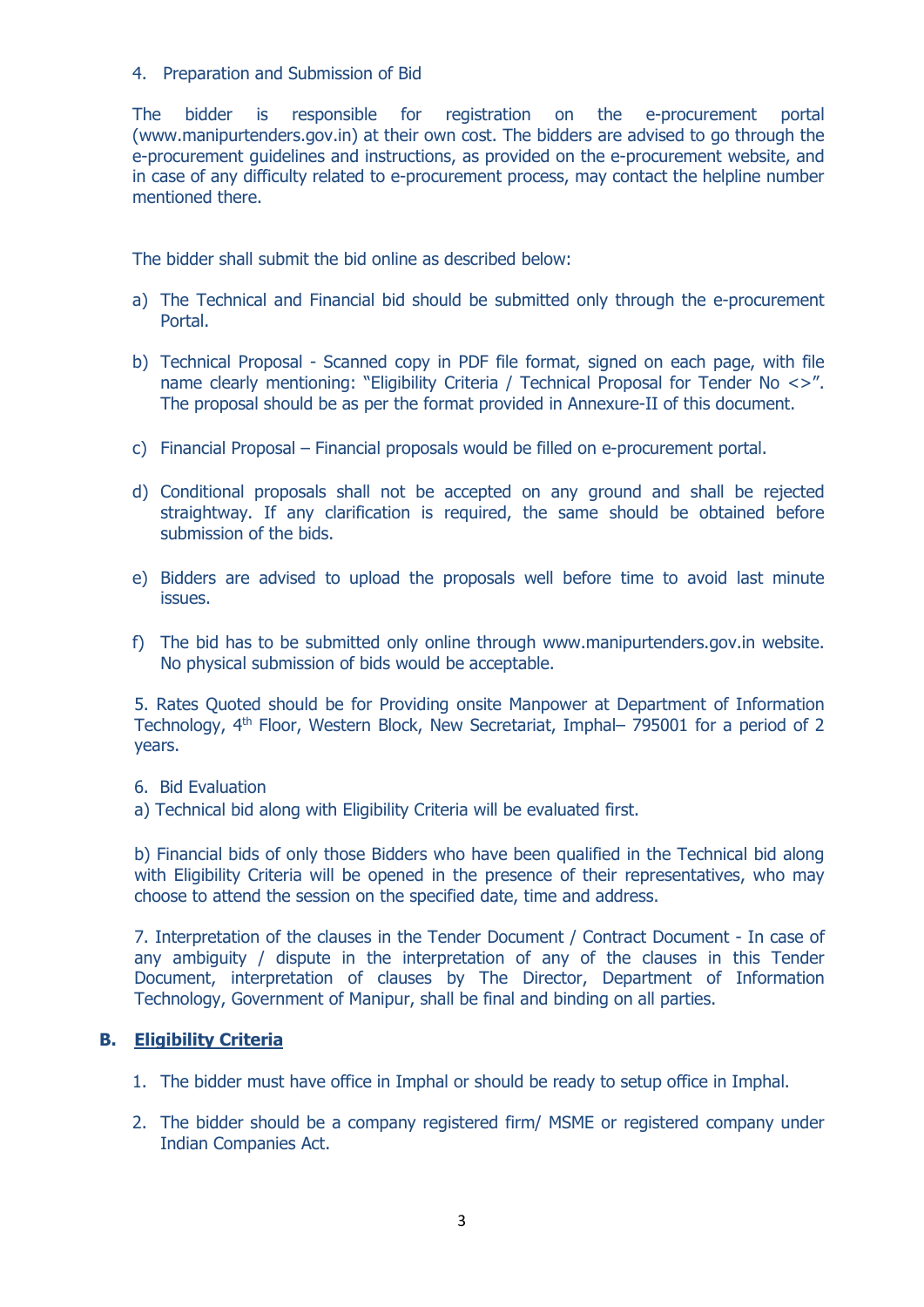- 3. The bidder should have an experience of at least 3 years as on  $31<sup>st</sup>$  May' 2021 in IT related projects.
- 4. The bidder should have a minimum turnover of Rs. 50 (fifty) Lakhs in any of the last three financial years i.e. 2017-18, 2018-19 and 2019-20.
- 5. The bidder should never have been blacklisted/barred/disqualified by regulator/statutory body or any PSU.
- 6. The bidder must have a valid GST registration Certificate.

## Note:

- a. Details are to be furnished as per Annexure I (Eligibility Criteria) Supportingdocumentsshouldbearranged/numberedinthesameorderasmentioned.
- b. All certificates or documents should also be self-attested and attached together.
- c. Failure to meet any criteria will disqualify the vendor and it will be eliminated from the further process.
- d. DIT reserves the right to verify and/ or to evaluate the claims made under eligibility criteria and any decision in this regard shall be final.
- e. At a later stage if it is found that, the vendor has provided false information or has wrongly certified any of the documents in support of eligibility criteria, the vendor shall be liable for legal action/ or cancellation of contract.

## i.Selection Process

The Applicants shall submit the Technical Proposal & Financial Proposal submitted online on https://manipurtenders.gov.in. The Financial Proposal shall be submitted as per Annexure III of the RFP.

DIT has adopted a Two Stage Selection Process (collectively the "Selection Process") for evaluating the Proposals comprising technical and financial bids to be submitted online. The Method of selection will be on Quality (70%) cum Cost (30%) Based Selection (QCBS) - 70:30. The technical quality of the proposal shall be given weight age of 70. The proposal with the lowest cost may be given a financial score of 100 and the other proposal will be given financial score that are inversely proportionate to their prices. The financial proposal shall be allocated weight age of 30%. For working out the combined score, the DIT will use the following formula:

#### Example:

| <b>Bidder details</b> | <b>Technical Marks obtained (Out of 100)</b> |
|-----------------------|----------------------------------------------|
| Bidder 1              | 85                                           |
| Bidder 2              |                                              |
| Bidder 3              | 80                                           |

Stage 2. Normalization of marks: (Table B)

Normalised score  $=$  (Technical marks obtained by the bidder under consideration/Highest technical marks )\*100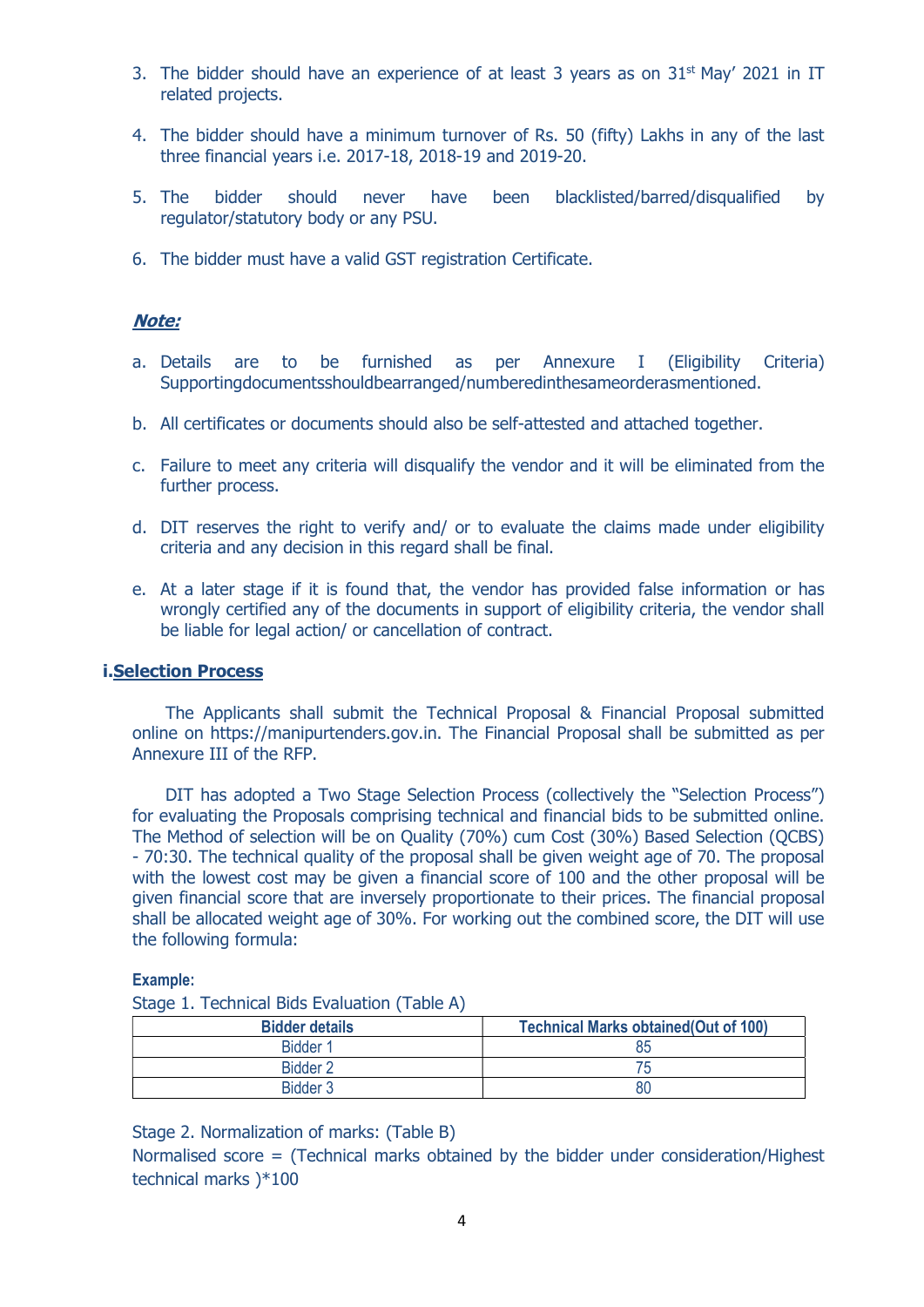| <b>Bidder Details</b> | <b>Normalised score</b> |
|-----------------------|-------------------------|
| Bidder 1              | $(85/85)*100 = 100$     |
| Bidder 2              | $(75/85)$ *100=88       |
| Bidder 3              | (80/85)*100=94          |

- Based on the results of Technical evaluation, Commercial bids for those bidders will then be opened who qualify in the Technical evaluation.
- The Financial bid amount shall be converted into financial score, while considering the commercial quote given by each of the Bidders in the commercial bid as follows:

Commercial Score of a Bidder =  ${Lowest}$  commercial bid/Quote of bidder under consideration}\*100

## Example: (Table C)

| <b>Bidder Details</b> | <b>Commercial quote</b> | <b>Calculation</b>         | <b>Commercial score</b> |
|-----------------------|-------------------------|----------------------------|-------------------------|
| Bidder 1              | 1,30,000                | {1,00,000/1,30,000}*100    |                         |
| Bidder 2              | 1,20,000                | $(1,00,000/1,20,000)^*100$ | 83                      |
| Bidder 3              | 00,000                  | ,00,000/1,00,000}*100      | 100                     |

## Final Score Calculation through QCBS

The final score will be calculated through Quality and Cost Selection method based with the following weight age:

Technical: 70%

Commercial:30 %

## Combined Technical and Financial score =(0.70\*Technical score)+(0.30\*Commercial Score) Example: (Table D)

| <b>Bidders</b>  | <b>Fechnical Score</b> | <b>Financial Score</b> | <b>Final Score(70:30)</b> | <b>the</b><br><b>Rank</b><br><u>∣ of</u> |
|-----------------|------------------------|------------------------|---------------------------|------------------------------------------|
|                 |                        | (ii                    | $iii = (i) + (ii)$        | <b>bidder</b>                            |
| <b>Bidder</b>   |                        |                        | 93                        |                                          |
| <b>Ridder ∠</b> |                        |                        | 86.50                     |                                          |
| <b>Bidder</b>   | 94                     | $\overline{00}$        | 95.80                     |                                          |

The proposals will be ranked in terms of total scores of each applicant. The proposal with the highest total score (H-1) will be considered for award of contract and will be called for negotiations, if required.

## ii.Scope of Work

The Scope of works is as follows:

(i) The selected agency shall provide manpower as specified below. The selected Bidder/Agency shall deploy dedicated, well qualified and experienced personnel as per the qualifications, job profile and experience indicated.

| <b>SI</b><br>NO. | <b>Designation/Role</b> | No. of<br><b>Manpower</b> | <b>Oualification</b> |         | <b>Experience</b> |              |
|------------------|-------------------------|---------------------------|----------------------|---------|-------------------|--------------|
|                  | System                  |                           | Minimum              | Minimum |                   | <b>vears</b> |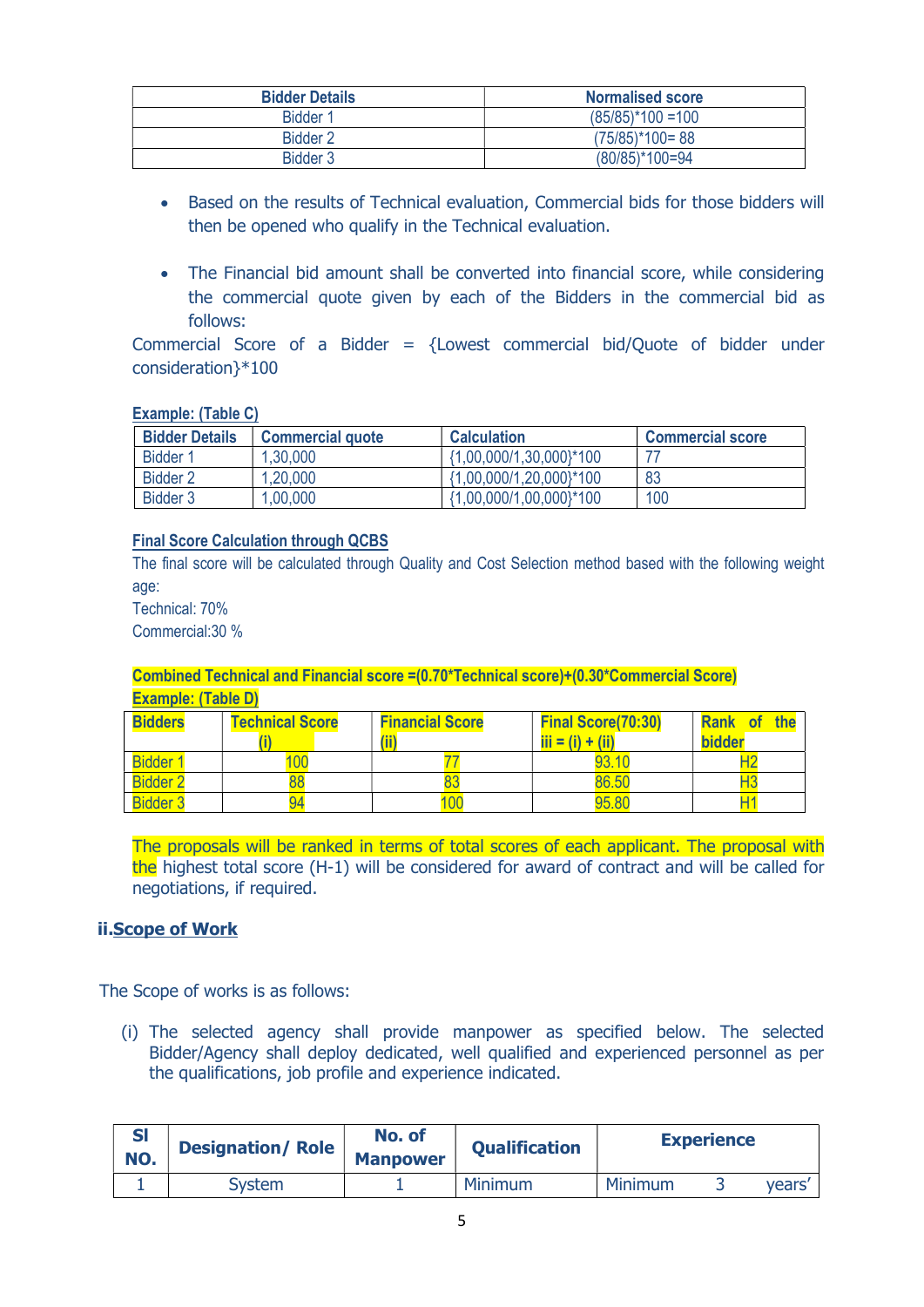|                | Administrator              |                | BE/B.Tech /MCA | experience in managing                     |
|----------------|----------------------------|----------------|----------------|--------------------------------------------|
|                |                            |                |                | application server in Linux                |
|                |                            |                |                | platform.                                  |
|                |                            |                |                | 3<br><b>Minimum</b><br>years'              |
|                |                            |                |                | experience in Maintenance                  |
| $\overline{2}$ | <b>Database</b>            | 1              | <b>Minimum</b> | managing<br>multiple<br>and                |
|                | Administrator              |                | BE/B.Tech/MCA  | databases (Postgres, DB2,                  |
|                |                            |                |                | MySQL) in Linux platform.                  |
|                |                            |                |                | <b>Minimum</b><br>$\overline{2}$<br>years' |
| 3              |                            | 6              | <b>Minimum</b> | experience in Maintenance                  |
|                | <b>Application Analyst</b> |                | BE/B.Tech/MCA  | and<br>managing<br>0f                      |
|                |                            |                |                | application/online portal.                 |
|                |                            |                | Any graduate   |                                            |
| 4              | <b>IT Help desk</b>        | $\overline{2}$ | with 6 months  | <b>NA</b>                                  |
|                |                            |                | Computer       |                                            |
|                |                            |                | course         |                                            |
|                |                            |                | Any graduate   |                                            |
| 5              | <b>District Technical</b>  | 16             | with 6 months  | Minimum 1year experience                   |
|                | Support                    |                | Computer       | in application management                  |
|                |                            |                | course         |                                            |

- (ii) The deployed manpower shall take into account the work already done by e-Office Project Management Unit (PMU).
- (iii) The deployed manpower shall be responsible for providing online and handholding support to the e-Office users of the line department as per the guidelines, SOP and instruction lay down by DIT, GoM.
- (iv)The deployed manpower shall perform the role of master trainer of the e-Office application by building up of the skill of the Government official/staffs.
- (v) The deployed manpower shall also visit the Directorates/Societies/SDOs/DLOs etc. for configuration of e-offices, DSC and other related components.
- (vi)Maintenance of parallel setup for development/testrun/UAT for the new development/changes/patches releases PAN India.
- (vii) The place of posting of the deployed manpower shall be office of DIT, GoM and shall report to e-Office Project Management Unit (PMU).

## iii. Terms and Conditions

- 1. The deployed manpower shall be the employees of the successful bidder only and shall take their remuneration/wages from them. The deployed manpower shall have no claim of whatsoever nature including monetary claims or any other claim or benefits from DIT, GoM.
- 2. DIT, GoM shall be the custodian of the application, source code enhance/developed etc.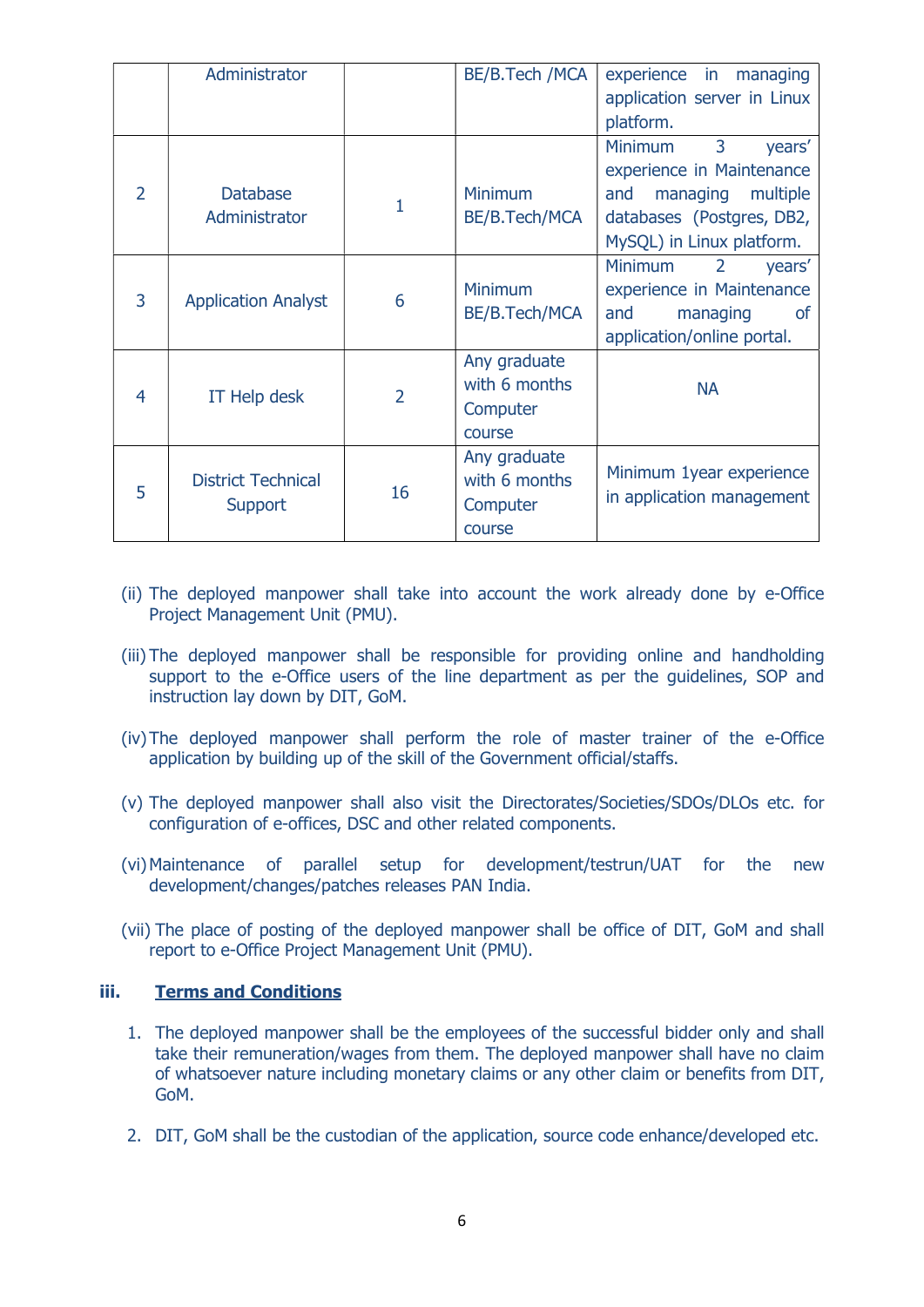- 3. DIT, GoM shall arrange all the necessary resources including hardware, software, connectivity, working environment, data, payment gateway, and third party web services etc as per the needs of the work.
- 4. On completing of the selection process, the selected Bidder shall submit the CVs of man powers to be deployed to DIT, GoM for a technical screening. Final decision for manpower to be deployed shall be decided by DIT, GoM from the submitted shortlisted candidature.
- 5. The successful bidder will be responsible for compliance of all the applicable laws and obligations arising out from the action of deployed manpower.
- 6. Any liability arising under Municipal, State or Central Govt. laws and regulations will be the sole responsibility of the successful bidder and DIT shall not be responsible for any such liability or lapses.
- 7. The successful bidder shall undertake to indemnify DIT, GoM for any liability under any law arising out of the engagement of the said manpower.
- 8. The successful bidder shall comply with all the rules and regulations regarding safety and security of its employees and DIT will in no way be responsible in any manner in case of any mishap to their personnel.
- 9. The deployed manpower shall be under the direct control and supervision of DIT, GoM and should comply with the oral and written instructions given on day to day basis, by e-Office PMU.
- 10. The deployed manpower shall be bound by office timings, duty, placement, locations, etc., as decided by the DIT.
- 11. The successful bidder shall not sub-contract the services of personnel sponsored by them without prior permission of the DIT.
- 12. In case, the deployed manpower are required to visit outside the jurisdiction of their assigned work place on official purpose, the selected bidders shall arrange / bear the expenses incurred towards travel, boarding, lodging etc. of their employee/s, which shall be reimbursed subsequently by DIT on submission of actual bill/vouchers.
- 13. The deployed manpower is entitled for a day leave in a month without any salary deduction. DIT shall deduct proportionate amount for each day of absence of the manpower other than the entitled leave while making payment to the successful bidder each month. Beyond one day of paid leave, the deployed manpower should take prior approval of DIT, GoM.
- 14. The successful bidder shall be responsible for the discipline and conduct of deployed manpower and in case the manpower lacks in discipline and quality of work deteriorates during the course of their service, the successful bidder shall provide replacement immediately within next 7 workings days else penalty would be imposed.
- 15. During the subsistence of the contract, DIT shall not undertake any monetary liability other than the amount payable to the successful bidder for the services of manpower provided by them. Other liabilities, if any, shall be solely rest on the successful bidder. Even if DIT has to bear such liabilities on unforeseen circumstances/occasions, DIT shall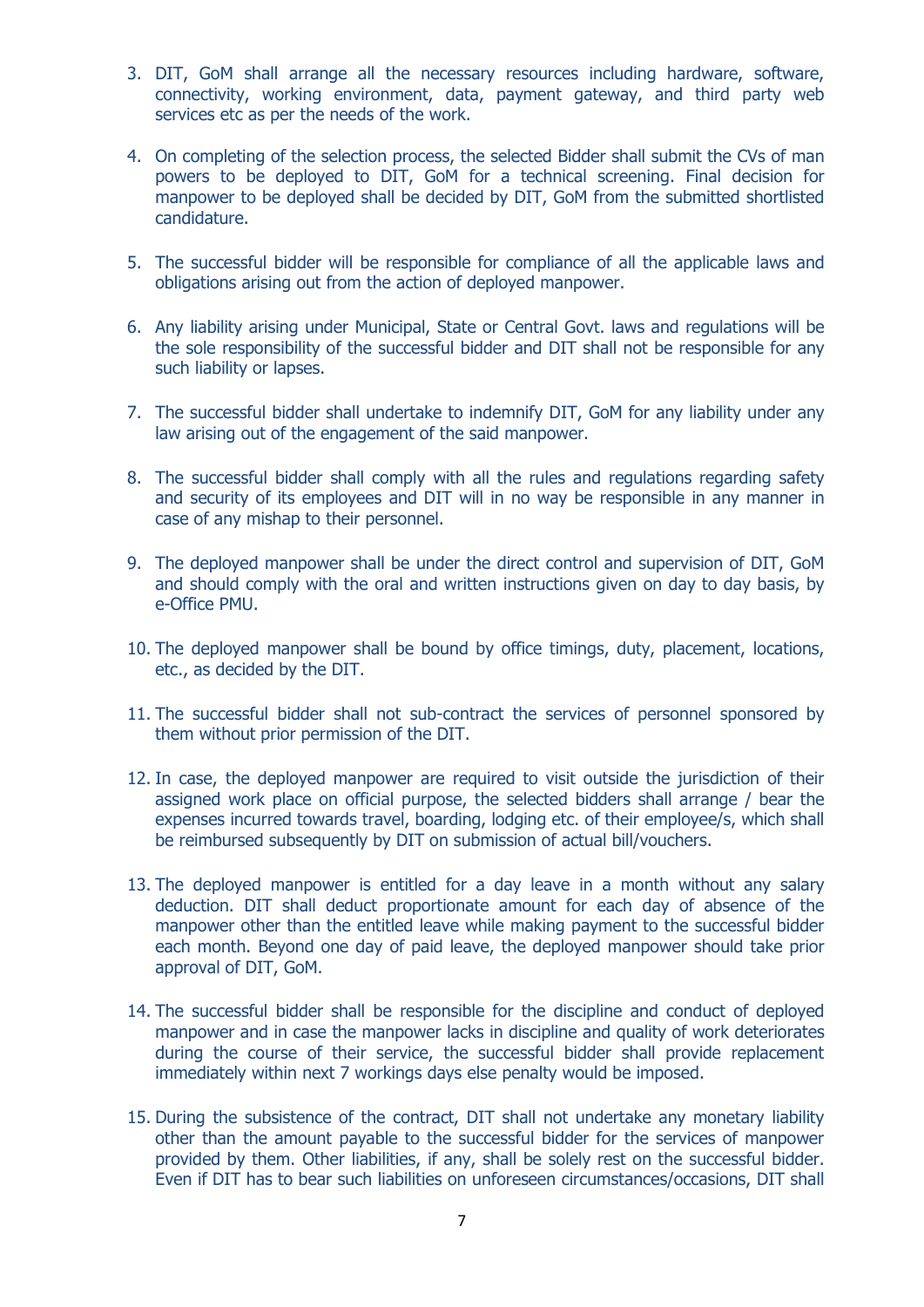recover such amount from the successful bidder by adjusting the amount payable to them.

- 16. In case, the deployed manpower do not attend the work at any time for whatever reason, the successful bidder shall make alternate arrangements to DIT, so that the daily work of DIT does not suffer.
- 17. The successful bidder will not seek escalation in the rates quoted during the contract period.
- 18. If the successful bidder fails to comply with Scope of Work & Terms and Conditions of the RFP, DIT shall be at liberty to terminate the contract and withhold the Security Deposit/ BG or the balance payment of the Successful bidder, etc.
- 19. DIT, GoM reserves the right to abandon or terminate the contract at any time without assigning any reason.
- 20. All disputes will be settled only at Imphal.
- 21. The period of the contract will be for 2(two) years from the date of award of the contract; the same may be renewed for subsequent 12 months, subject to satisfactory service and acceptance by DIT without any price escalation.
- 22. The successful bidder shall supply a copy of confirmation of the deployed manpower for acceptance of employment at agreed wages to DIT, GoM in advance. The ID cards for the employee shall be arranged by the successful bidder and it's mandatory.
- 23. The no. of the deployed manpower may be increased or decreased during the contract period based on the work load, however prior notice before 30 days shall be given by DIT, GoM. The cost per manpower shall be calculated based on the financial bid submitted by the successful bidder.
- 24. DIT, GoM shall reserve the right to accept or reject any Tender/ all the tender(s) in full or in part, without assigning any reason whatsoever. DIT also reserves the right to call for additional information from the Bidder(s).
- 25. The deployed manpower shall be available on his/her own direct telephone (office as well as residence) and also on mobile phone 24X7 in all working day as well as holiday.
- 26. A copy of these terms and conditions duly signed by the bidder in token of having understood and agreed to the same should be attached along with the Quotation.
- 27. The Quotations will be opened in the presence of the representatives of the bidders who may wish to be present.
- 28. The successful bidder will be required to execute the contract agreement on a nonjudicial paper of Rs.100/- on acceptance of their Quotation.
- 29. The successful bidder shall ensure deployment of suitable people from proper background after investigation/verification, collecting proofs of identity, previous work experience, proof of residence and recent photograph and withdraw such employees who are not found suitable by the office for any reason immediately on receipt of such a request.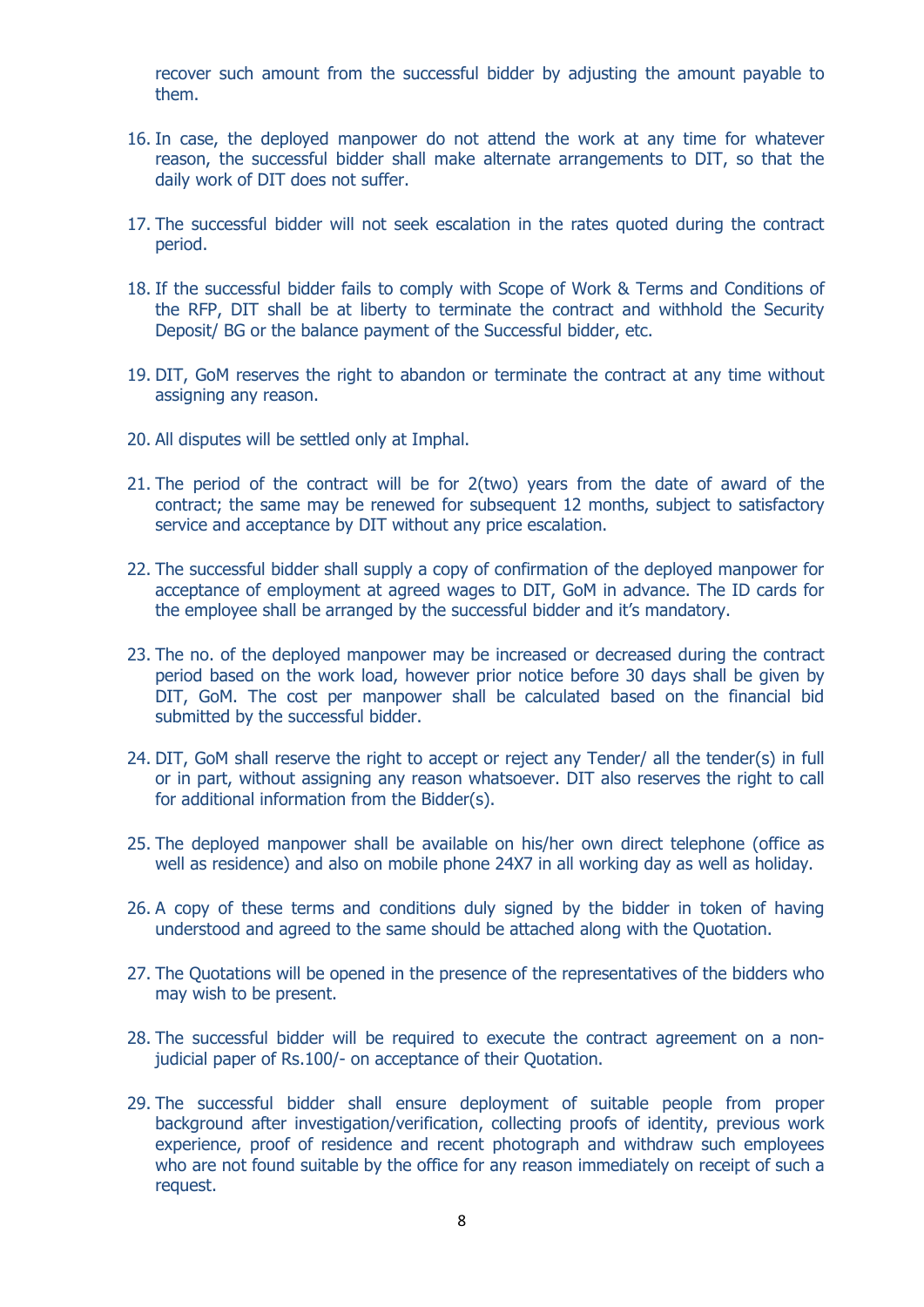- 30. The normal working days per week are 6 days (except 2nd Saturday) and working hours for all the category of personnel shall be from 9:00 AM to 5:00 PM. However, depending upon the urgency of works, the personnel may be required to work late (beyond office hours) or on holidays depending on demands or work.
- 31. DIT, GoM at its sole discretion depending upon the workload may at any point of time extend or curtail the contract or make changes in the requirement of manpower giving 15 days' notice.
- 32. DIT, GoM shall review the performance of the successful bidder annually; shortcomings noticed in the performance shall be submitted to management for suitable action/penalty.
- 33. Failure by the service provider to comply with any statutory requirements and terms of agreement during the period of contract shall result in termination of the contract and subsequent disqualification for participation in any future tender in DIT. The security deposit will also be forfeited.
- 34. Successful bidder shall guarantee timely payment of monthly salaries to resources deployed under this contract.
- 35. Place of posting of the deployed resources shall be DIT, Imphal only.
- 36. The successful bidder has to enter into Non-Disclosure Agreement (NDA) as per the format specified in Annexure – IV. The NDA shall be submitted along with the acceptance of the Service Order.
- 37. The bidding process is stipulated in the tender document clearly. In case of any clarifications about bidding process/eligibility criteria the bidders may seek clarification by contacting DIT, Imphal via email to Shri Herojit, Informatics Officer, DIT, herojit.s@nic.in.
- 38. Performance Guarantee:
- a) The successful Bidder has to furnish a security deposit so as to guarantee his/her (Bidder) performance of the contract.
- b) The Successful bidder has to submit Performance Bank Guarantee or Performance Security Deposit @ 3% of total order value within 15 days from the date of issue of Work order for the entire project duration. The PBG may be issued by any Nationalized Bank including the Public Sector Bank or Private Sector Bank authorized by RBI or Commercial Bank (operating in India having branch at Imphal) as per Annexure - VI.
- c) The Performance Security shall be payable to the DIT as compensation for any loss resulting from the Vendor's failure to complete its obligations under the Contract.
- d) Performance Security will be discharged by DIT and returned to the Bidder on completion of the bidder's performance obligations under the contract.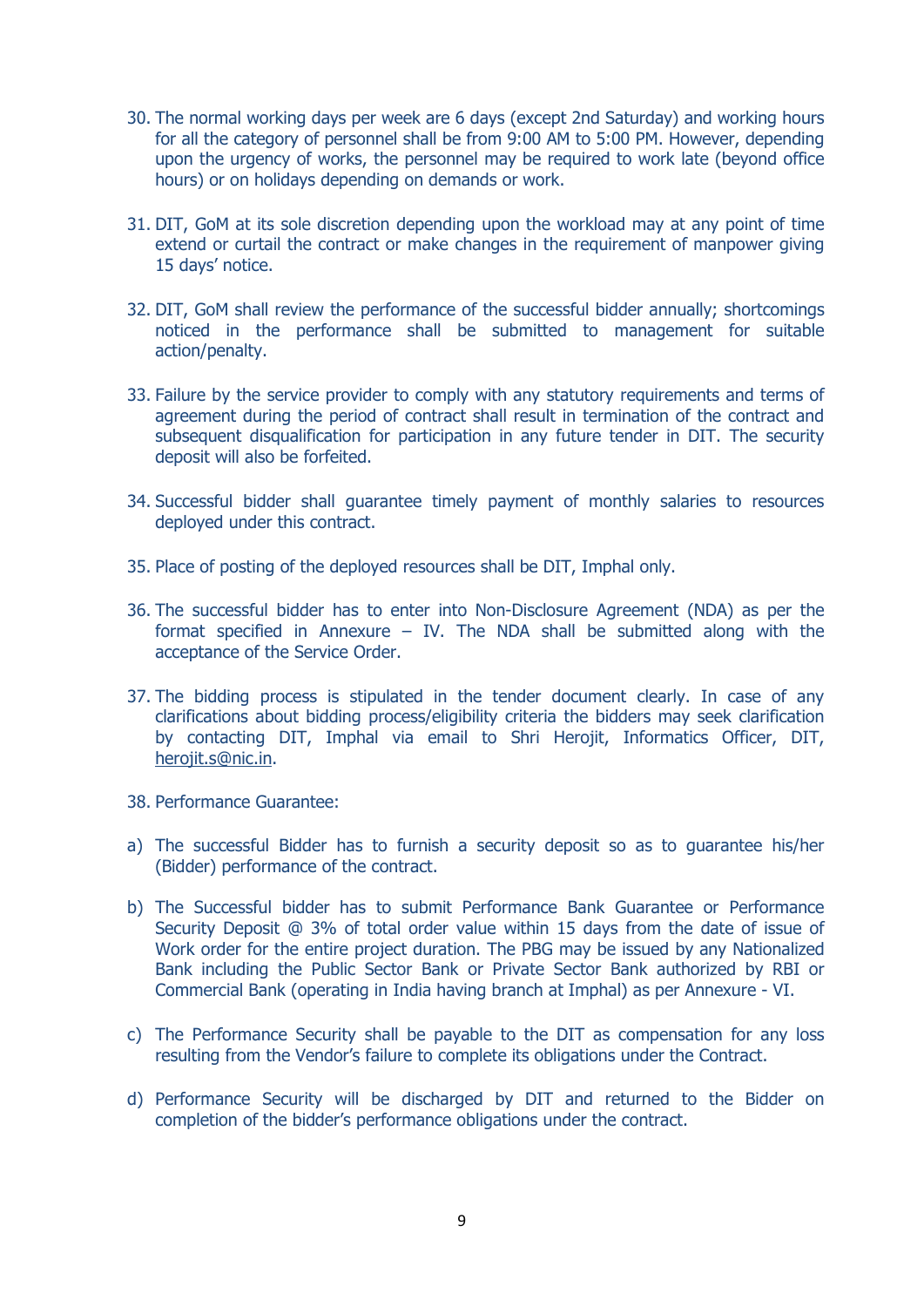- e) No interest shall be payable on the PBG amount. DIT may invoke the above bank guarantee for any kind of recoveries, in case; the recoveries from the bidder exceed the amount payable to the bidder.
- 39. Payment will be made on quarterly basis only against the raised invoice at the earliest.
- 40. DIT may extend the contract with the selected bidder on mutually agreed terms and conditions.
- 41. Arbitration
	- i. In the event of dispute and difference arising between Department of Information Technology and Agency, the same shall be discussed in the first instance between the representative of the Agency and DIT
	- ii. If the dispute is not settled amicably, the matter shall be addressed by the aggrieved party to the authorised signatory of the other party within 21 days of arising of such claim. If the issue is not resolved within 30 (thirty) days of receipt of the claim, the dispute shall be referred to arbitration of a common arbitrator if agreed upon failing which to two Arbitrators, one to be appointed by each party to the dispute and the Arbitration shall be governed by the Arbitration and Conciliation Act, 1996. The place of arbitration will be Imphal.
- 42. Force Majeure

If the performance of any obligation of any of the parties is prevented or restricted or interfered with by reason of fire, explosion, strike, casualty, riots, sabotage, accident, lack or failure of transportation facilities, flood, war, civil commotion, terror attack, lightning, acts of God, any law, order or decree of any government or subdivision thereof or any other cause similar to those above enumerated, beyond the reasonable control of the party, the party so affected shall, upon the giving of prompt notice to the other parties, be excused from performance hereunder to the extent and for the duration of such prevention, restriction or interference.

43. Governing Law

This Agreement shall be governed by laws in force in India and any legal dispute arising out of the Agreement shall be settled at Imphal only.

44. Indemnity:

The Service Provider shall keep the Customer fully indemnified against all actions, claims, proceedings, costs, damages and all legal costs or other expenses and losses incurred or suffered by the Customer arising directly or indirectly out of or in relation to:

(a) any breach of any terms of this Agreement (including but not limited to any claim or action by a third party alleging infringement of any intellectual property rights of such third party); or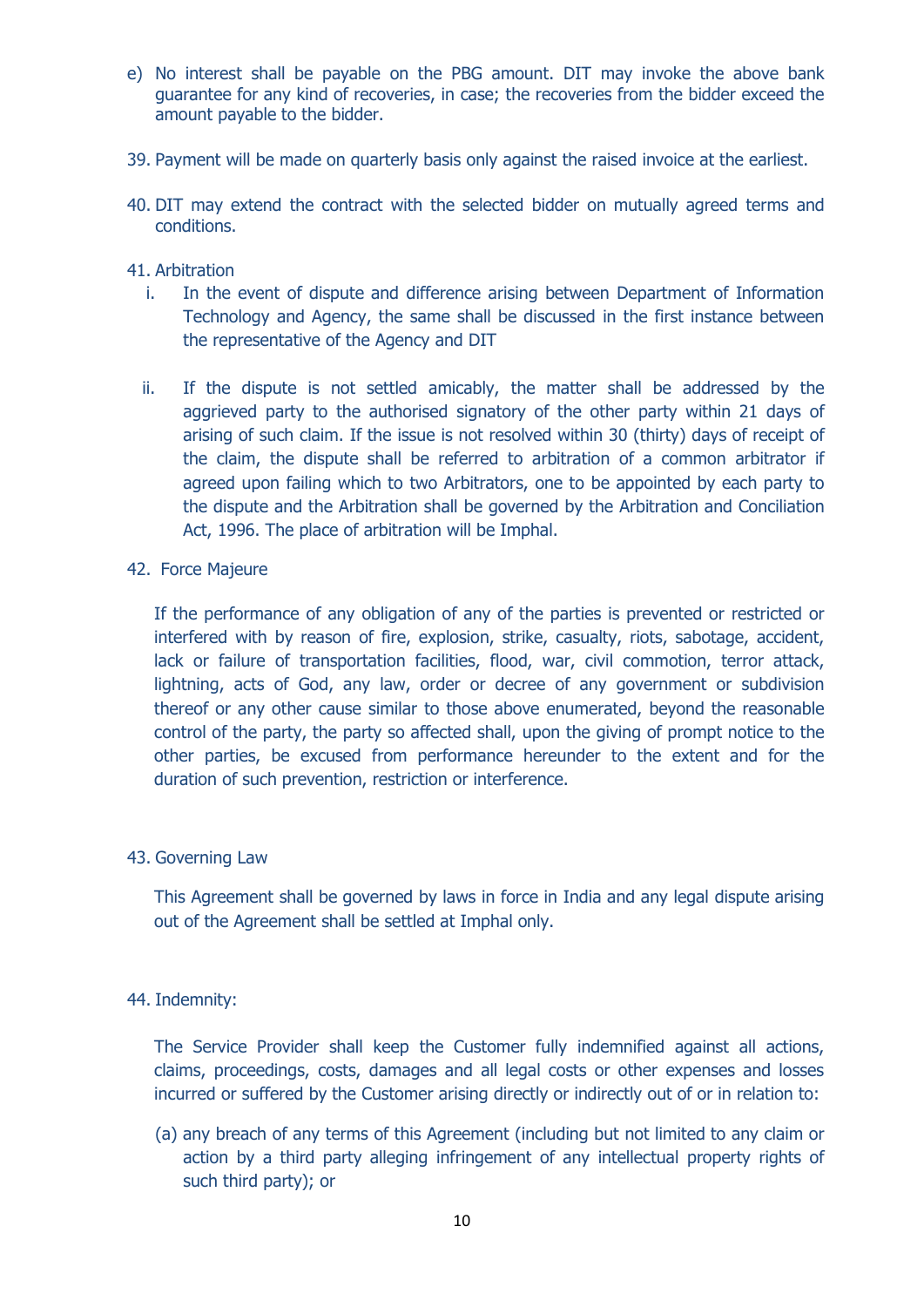(b) any claim by third party (including without limitation claims by any employee or agent of the Service Provider or the general public) for any damage, injury, loss or accident sustained in relation to the Service Provider's performance of the Contract, provided such damage, injury, loss or accident is not caused by the gross negligence or wilful default of the Service Provider.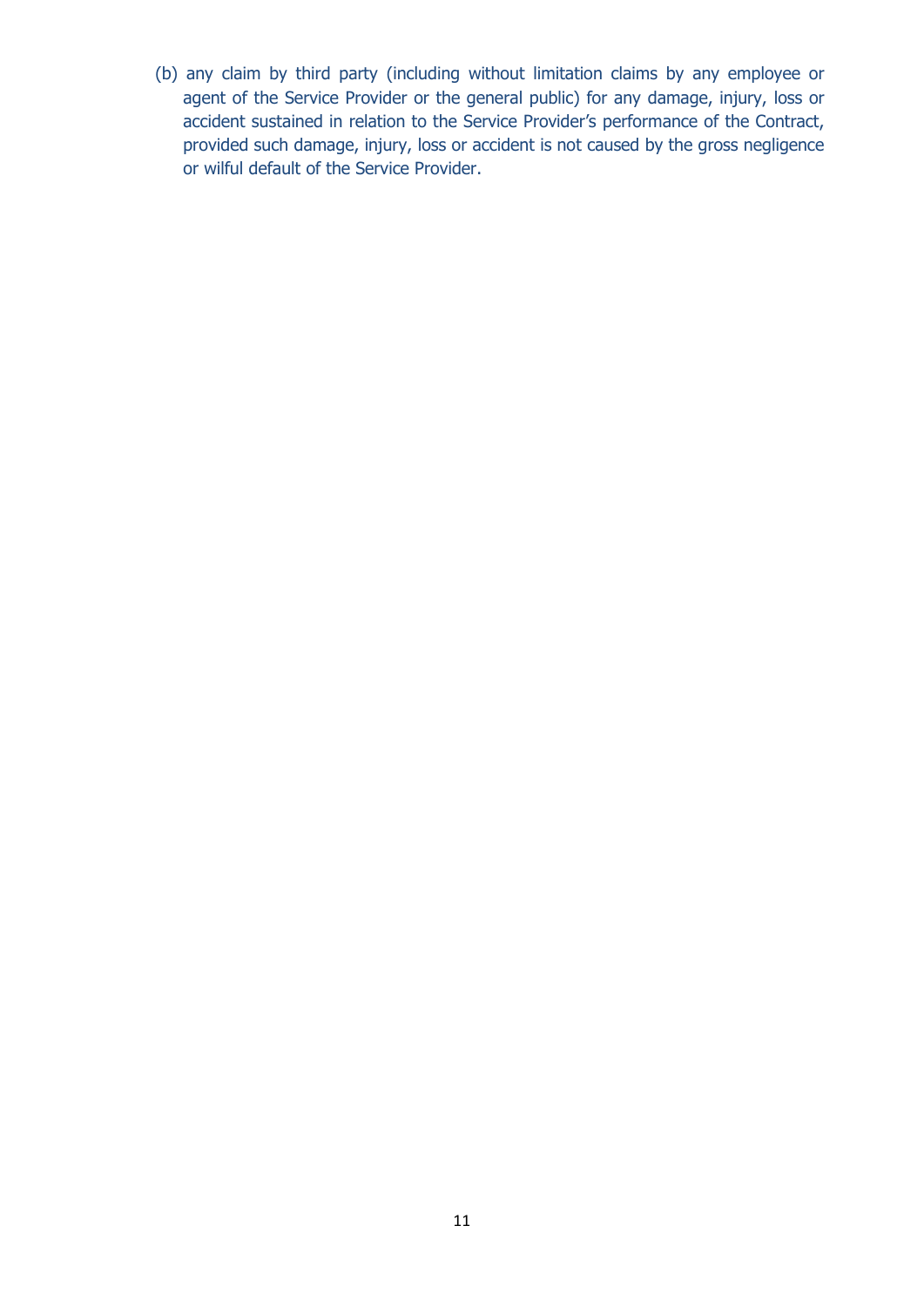## Annexure – I

## Eligibility Criteria

| SI No.         | <b>Eligibility Criteria</b>                                                                                                                      | <b>Compliance</b><br>Y/N | <b>Supporting Documents</b><br>to be selected along<br>with Technical Bid                                                                                                                              |
|----------------|--------------------------------------------------------------------------------------------------------------------------------------------------|--------------------------|--------------------------------------------------------------------------------------------------------------------------------------------------------------------------------------------------------|
| $\mathbf{1}$   | The bidder must have office in<br>Imphal or ready to setup office<br>in Imphal.                                                                  |                          | Proof of Address or<br>Consent Letter in the<br>letterhead with stamp.                                                                                                                                 |
| $\overline{2}$ | <b>The</b><br>bidder should<br>be<br>a<br>company registered<br>firm/<br>MSME or registered company<br>under Companies Act.                      |                          | Photo copy of Registration<br>Certificate<br>Udhog<br>$\prime$<br>aadhar.                                                                                                                              |
| 3              | The bidder should have an<br>experience for at least 3 years<br>as on $31stMay$ , 2021 in IT<br>related projects.                                |                          | Photo copy of Certificate<br>commencement<br>for<br>- of<br>business (experience<br>letter/certificate)                                                                                                |
| 4              | The bidder should have annual<br>turnover of Rs. 50 lakhs<br><i>in</i><br>any of the last 3 financial<br>years (2017-18, 2018-19 and<br>2019-20) |                          | Self-Certified copies of the<br>audited balance sheet and<br>profit & loss statement in<br>for the<br>last <sub>3</sub><br>years<br>financial<br>with<br>years<br>adequate sections<br>duly<br>marked. |
| 5              | The vendor has never have<br>blacklisted/<br>barred/<br>been<br>disqualified<br>by regulator/<br>statutory body or any PSU.                      |                          | Self-Certification/<br>declaration                                                                                                                                                                     |
| 6              | The vendor must have a valid<br>GST registration Certificate.                                                                                    |                          | of<br><b>GST</b><br>the<br>Copy<br>Registration Certification.                                                                                                                                         |

Date: ............................ 2022 Authorised Signatory.

 Name : Designation: Organisation Seal: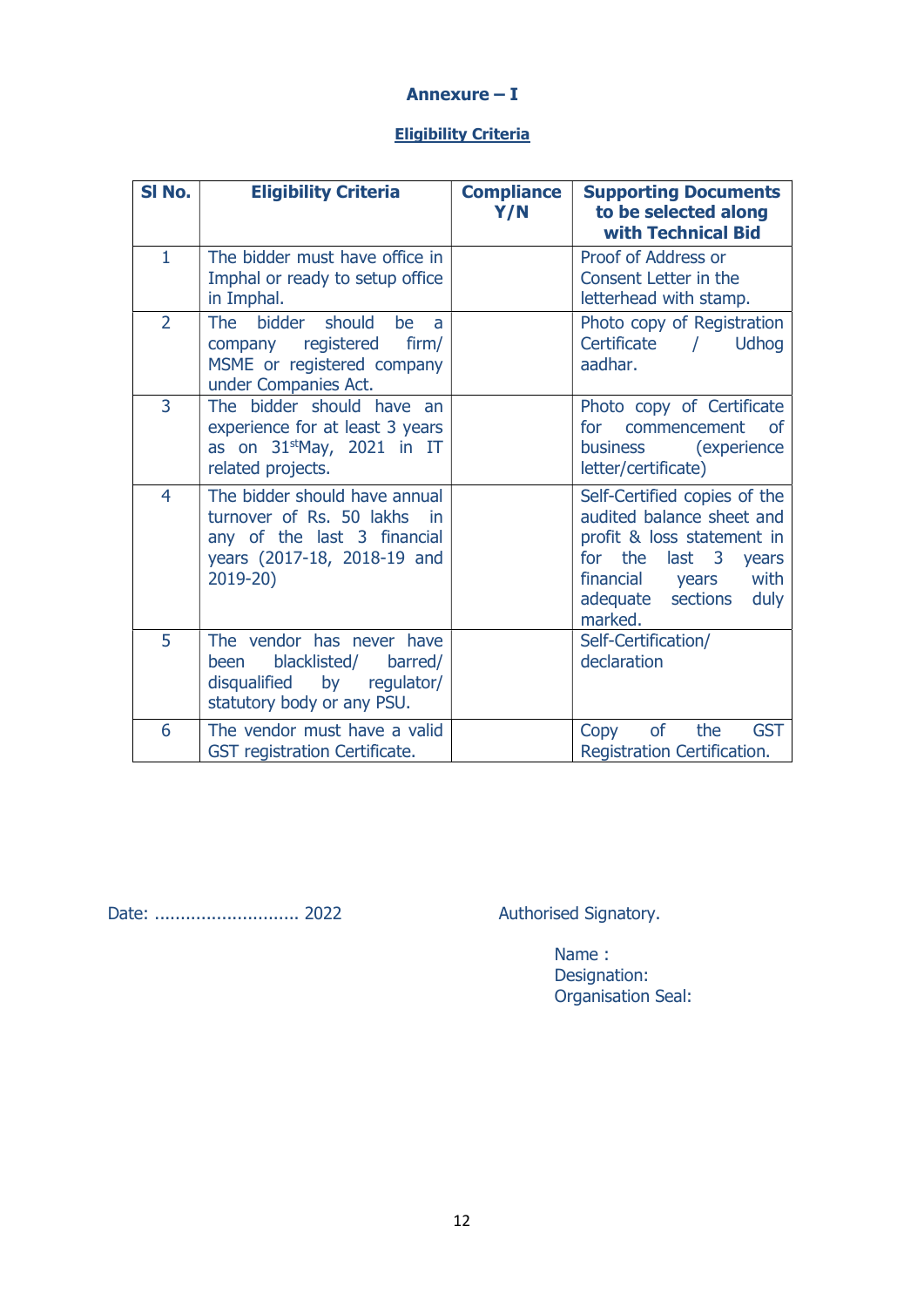## Annexure - II

## Technical Bid

| SI No.         | <b>Details</b>                                                                                          | <b>Bidders</b><br>response<br>enclose the<br>proofs |
|----------------|---------------------------------------------------------------------------------------------------------|-----------------------------------------------------|
| $\mathbf{1}$   | Annual turnover of bidder in any of the last 3 financial years (2017-<br>18, 2018-19 and 2019-20).      |                                                     |
|                | Upto 50 lakhs: 5 Mark<br>Greater than 50 lakhs $-70$ lakhs :10 Marks<br>More than 70 lakhs<br>:15 Marks | 15                                                  |
| $\overline{2}$ | Satisfactory Services/completion Certificate (IT related projects in<br>private/public sector).         |                                                     |
|                | At least 1 Clients<br>:3 Marks<br>2 - 5 Clients<br>:5 Marks<br>More than 5 Clients<br>$:10$ Marks       | 10                                                  |
| $\overline{3}$ | The Bidder having experience (Work Order) in providing IT Support<br>Services (private/public sector)   |                                                     |
|                | $1 - 5$ Clients<br>:5 Marks<br>$6 - 10$ Clients<br>$:10$ Marks<br>More than 10 Clients :15 Marks        | 15                                                  |
| 4              | Presentation on Resources Management Strategy                                                           | 30                                                  |
|                | <b>Total</b>                                                                                            | 70                                                  |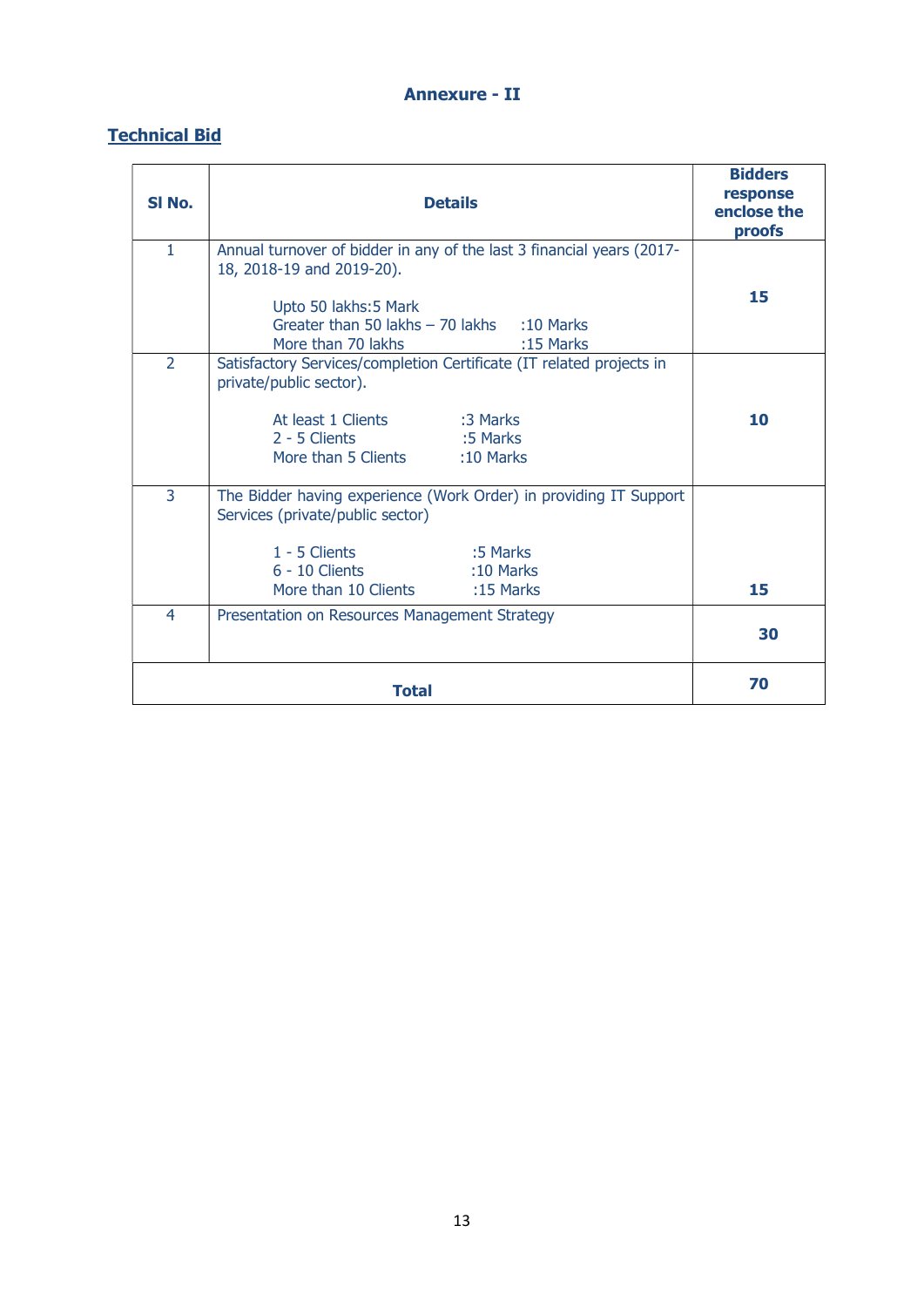## Annexure – III

## Financial Bid

## Selection of an Agency for Supplying of Technical Manpower For Implementation & Maintenance of e-Office application

Name of the Company:

| SI.<br>No.     | <b>Description</b>                             | <b>Unit</b><br>Manpower<br>Cost per<br>month<br>(A) | No of<br>Manpower<br>(B) | Amount (in Rs)<br>$(A)X(B)=(C)$ | Total Amount (in<br>$Rs.$ )<br>(C)X(24) |
|----------------|------------------------------------------------|-----------------------------------------------------|--------------------------|---------------------------------|-----------------------------------------|
|                | <b>System</b><br>Administrator                 |                                                     |                          |                                 |                                         |
| $\overline{2}$ | Data<br>Administrator                          |                                                     |                          |                                 |                                         |
| 3              | Application<br>Analyst                         |                                                     | 6                        |                                 |                                         |
| $\overline{4}$ | <b>IT Help Desk</b>                            |                                                     | $\overline{2}$           |                                 |                                         |
| 5              | <b>District</b><br><b>Technical</b><br>Support |                                                     | 16                       |                                 |                                         |
| 6              | GST / any applicable taxes -                   |                                                     |                          |                                 |                                         |
|                |                                                |                                                     |                          |                                 |                                         |

## Note:

- i. The quoted price should be inclusive of all applicable taxes.
- ii. There should be no cutting/overwriting in the Quotations.
- iii. The no. of the deployed manpower may be increased or decreased during the contract period based on discretion of the Government and the cost per manpower shall be calculated based on the financial bid submitted by the successful bidder.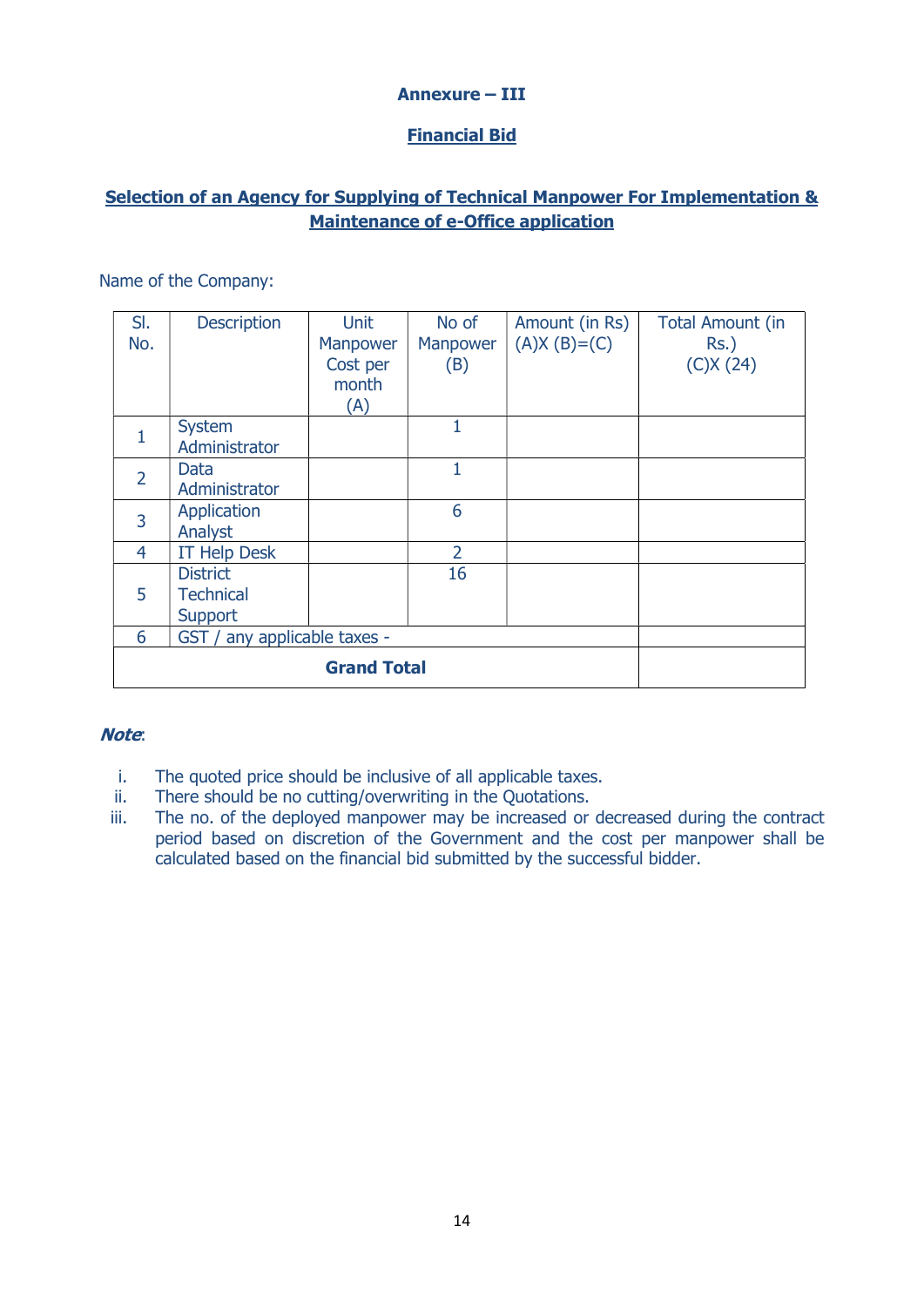## Annexure - IV

#### Ref. No. Dated:

#### NON-DISCLOSURE AGREEMENT

THIS AGREEMENT is valid till two years from the date of work order, and is made by and between DEPARTMENT OF INFORMATION TECHNOLOGY, 4<sup>th</sup> Floor, Western Block, New Secretariat, Imphal-795001 and M/s XXXXXXXXXXXXXXX

Both the parties shall mean and include their successors at Office from time to time, legal representatives, administrators, executors and assigns, etc.

This agreement shall govern the conditions of disclosure by disclosing party to Recipient of certain confidential and proprietary information that is oral, written, or in computer file format. Examples of Confidential Information include the details of beneficiaries, identities of companies, consultants and other service providers used by disclosing party, both foreign and domestic, in connection with disclosing party's business, supplier lists, Source Code, Database Design , Table Structure designs, drawings, specifications, techniques, models, documentation, diagrams, flow charts, research and development process and procedures, "know-how", new product or new technology information, financial, strategies and development plans, not yet disclosed to the public and personnel information.

1. Purpose of Disclosure. Disclosing party is disclosing the Confidential Information to Recipient in order for Recipient to evaluate the possibility of using disclosing party's services like Contact Centres Projects, Business Process Outsourcing covering all different kind of Verticals, Information Technology Services, Back and Transaction Processing Services, Business Analysis, Business Process Re-engineering, Data Analysis, Quality Analysis and the Statutory & Datacom services etc.

2. Confidentiality Obligations of Recipient. Recipient hereby agrees:

(a) Recipient will hold the Confidential Information in complete confidence and not to disclose the Confidential Information to any other person or entity, or otherwise transfer, publish, reveal, or permit access to the Confidential Information without the express prior written consent of Disclosing Party.

(b) Recipient will not copy, photograph, modify, disassemble, reverse engineer, decompile, or in any other manner reproduce the Confidential Information without the express prior written consent of disclosing party. If any Confidential Information is delivered to Recipient in physical form, such as data files or hard copies, recipient will return the Confidential Information, together with any copies thereof, promptly after the purpose for which they were furnished has been accomplished, or upon the request of disclosing party. In addition upon request off disclosing party in writing/email Recipient will destroy materials prepared by Recipient that contain Confidential Information.

(c) Recipient shall use Confidential Information only for the purpose of evaluating Recipient's interest in using disclosing party's services, and for no other purpose. Without limiting the generality of the previous sentence, Recipient specifically agrees not to sell, rent, or otherwise disclose any of disclosing party's Confidential Information either in full or part to any competitor of disclosing party, nor will Recipient use the Confidential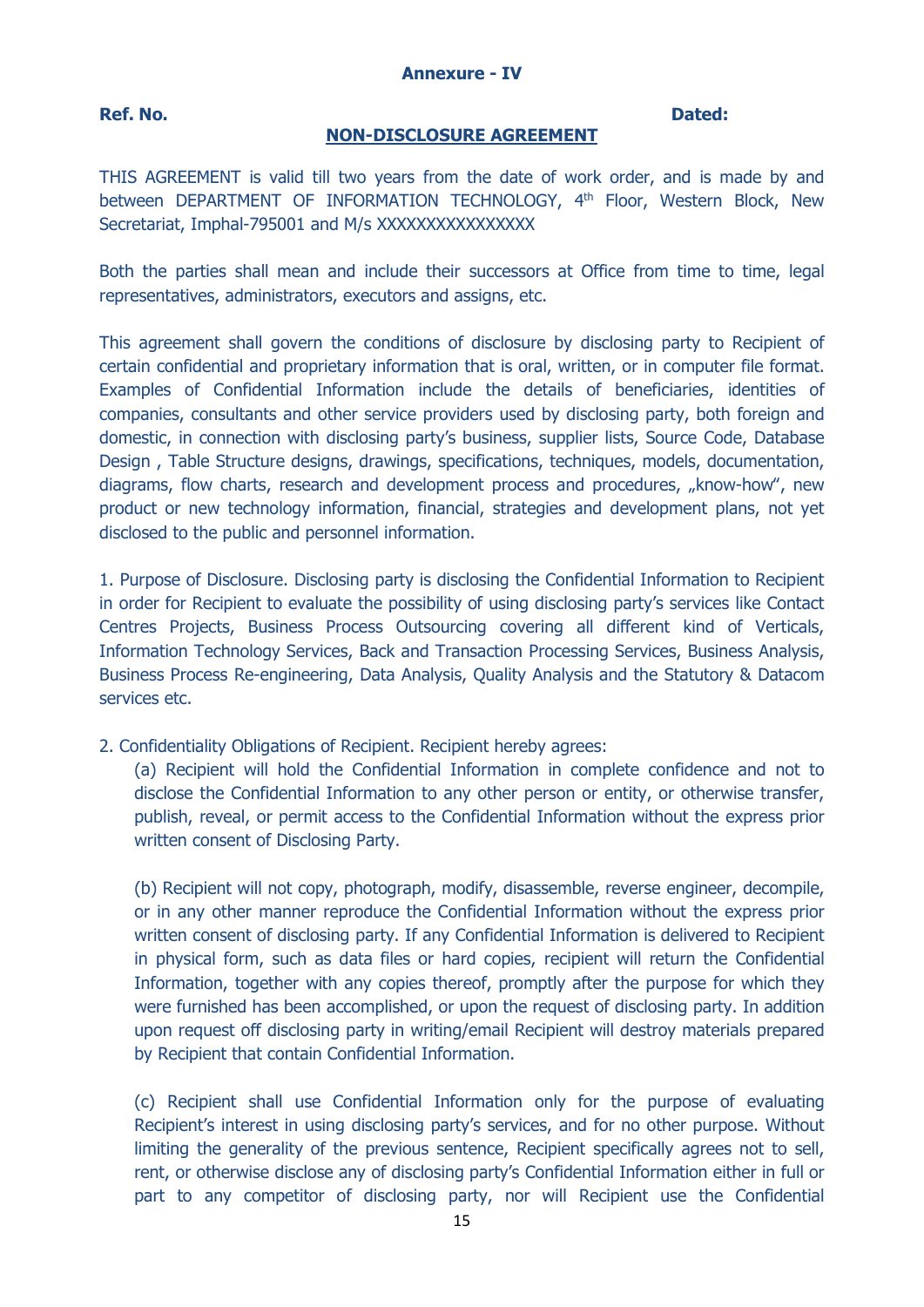Information to directly or indirectly contact or contract with any of disclosing party's employees, vendors, contractors and agents who carry out or otherwise fulfil the services on behalf of disclosing party (its "Affiliates"). Recipient shall promptly notify disclosing party of any disclosure or use of Confidential Information in violation of this Agreement for which disclosing party shall indemnify the Recipient for that part.

3. Exclusions. None of the following shall be considered to be "Confidential Information": (a) Information which was in the lawful and unrestricted possession of Recipient prior to its disclosure by disclosing party;

(b) Information which is readily ascertainable from sources of information freely/easily available in the general public;

(c) Information which is obtained by Recipient from a third party who did not derive such information from disclosing party.

#### 4. Remedies. Recipient acknowledges that disclosing party's Confidential

Information has been developed or obtained by the investment of significant time, effort and expense and provides disclosing party with a significant competitive advantage in its business, and that if Recipient breaches its obligations hereunder, disclosing party will suffer immediate, irreparable harm for which monetary damages will provide inadequate compensation. Accordingly, the disclosing party will be entitled, in addition to any other remedies available at law in equity, to injunctive relief to specifically enforce the terms of this Agreement. Recipient agrees to indemnify disclosing party against any losses sustained by disclosing party, including reasonable attorney's fees, by reason of the breach of any provision of this Agreement by Recipient. Recipient further acknowledges that disclosing party's business would be severely hurt if Recipient were to directly contract with its Affiliates without the participation of disclosing party. Therefore, if Recipient directly or indirectly contracts with any of disclosing party's Affiliates whose identity and/or particulars are disclosed to Recipient pursuant to this Agreement (Except Affiliates with whom Recipient had a demonstrable prior existing business relationship). In the event of circumvention, by the Recipient whether directly or indirectly, the disclosing party shall be entitled to a legal monetary penalty award, equal to the maximum consulting service/consulting fee, commission/profit originally expected or contemplated to be realized from such transaction(s). This payment levied against and paid immediately by the party engaged in circumvention and also in addition includes all legal expenses in the recovery of these funds if collected through legal action by either party. This penalty shall not apply when the alleged Circumventure does not result in a transaction being concluded. The parties acknowledge it would be extremely difficult or impossible to accurately it would be extremely difficult or impossible to accurately fix the actual damages that disclosing party would suffer in the event of a breach of the aforementioned obligations, and that the liquidated damages provided for herein are a reasonable estimate of disclosing party's actual damages, which shall be fixed by the arbitrator who shall also be in the same business.

5. No Rights Granted to Recipient. Recipient further acknowledges and agrees that the furnishing of Confidential Information to Recipient by disclosing party shall not constitute any grant or license to Recipient under any legal rights now or hereinafter held by disclosing party.

## 6. Miscellaneous Provisions:

(a) This Agreement sets forth the entire understanding and Agreement between the parties with respect to the subject matter hereof and supersedes all other oral or written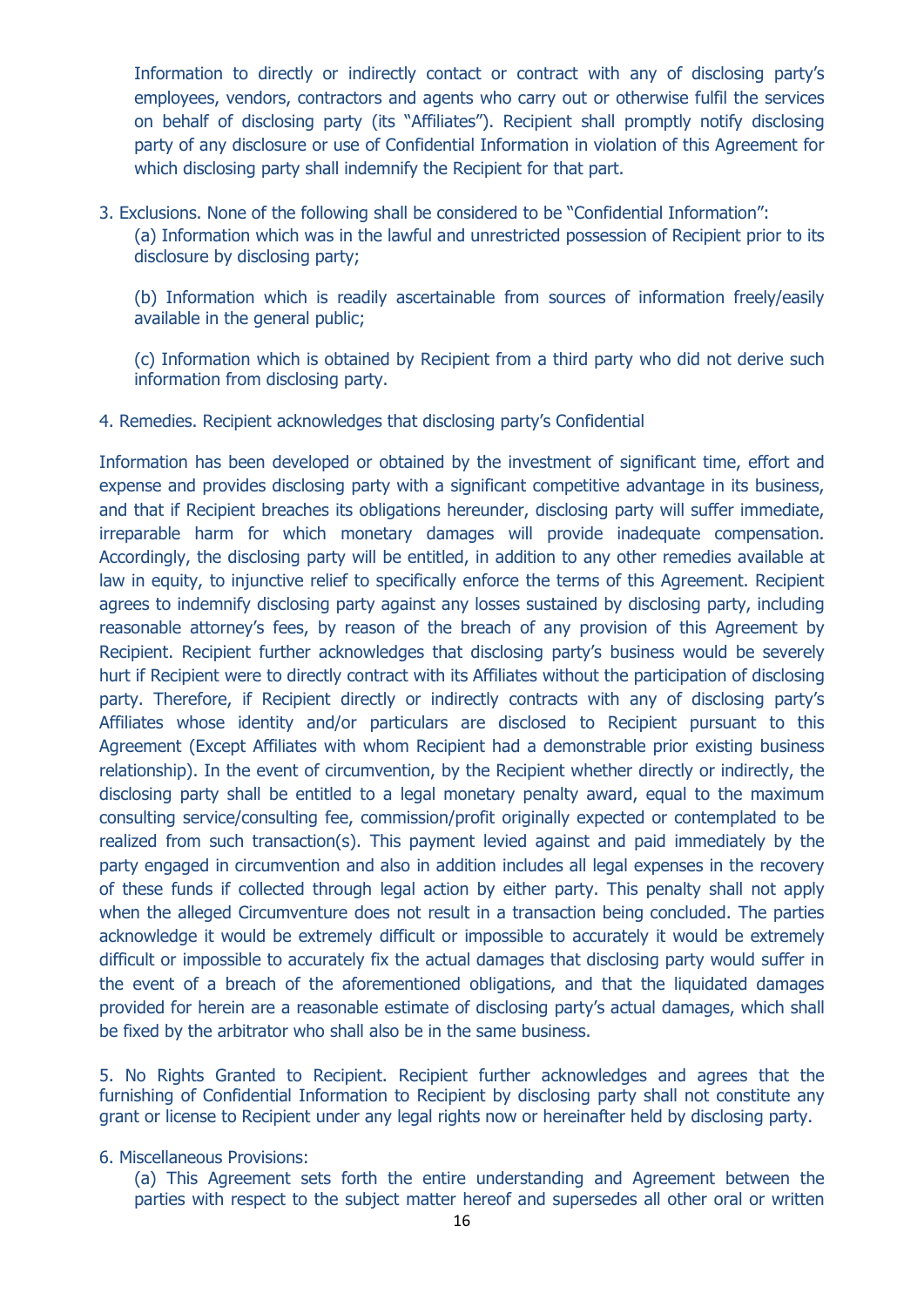representations and understanding. This Agreement may only be amended or modified by a writing signed by both parties.

(b) If any provision of the Agreement is held to be illegal, invalid or unenforceable, the legality, validity and enforceability of the remaining provisions will not be affected or impaired.

(c) This Agreement is binding upon the successors, assigns and legal representatives the parties hereto, and is intended to protect Confidential Information of any successors or assign of disclosing party.

(d) Each Provision of this Agreement is intended to be valid and enforceable to the fullest extent permitted by law. If any provision of this Agreement is determined by any court of competent jurisdiction or arbitrator to be invalid, illegal, or enforceable to any extent, that provision shall, if possible, be construed as though more narrowly drawn, if a narrower construction would avoid such invalidity, illegality, or unenforceability, be served, and the remaining provisions of this Agreement shall remain in effect/force.

(e) The terms and conditions governing the provision of the agreement shall be governed by and construed in accordance with laws of the union of India and shall be subject to the exclusive Jurisdiction of the courts of Imphal.

- i. In the event of dispute and difference arising between Department of Information Technology and Agency, the same shall be discussed in the first instance between the representative of the Agency and DIT.
- ii. If the dispute is not settled amicably, the matter shall be addressed by the aggrieved party to the authorised signatory of the other party within 21 days of arising of such claim. If the issue is not resolved within 30 (thirty) days of receipt of the claim, the dispute shall be referred to arbitration of a common arbitrator if agreed upon failing which to two Arbitrators, one to be appointed by each party to the dispute and the Arbitration shall be governed by the Arbitration and Conciliation Act, 1996. The place of arbitration will be Imphal.
- iii. The arbitral proceedings shall be conducted in English, both parties shall be bound by the award passed and delivered by the arbitral tribunal and shall not attempt to challenge the authenticity of the award, before any authority or courts or any other statutory body.
- iv. The venue of arbitration shall be Imphal.
- 7. Violation Provisions:
	- (a) In case of violation of the non-disclosure agreement by the selected bidders, official notification should be send to the bidder and on violation of the 3<sup>rd</sup> notification, the contract will be deemed to be terminated.
	- (b) This arrangement shall be applicable till the contract period.

Signed on behalf of Signed on behalf of Signed on behalf of Signed on behalf of Signed on behalf of Signed on behalf of Signed on Behalf of Signed on Behalf of Signed on Behalf of Signed on Behalf of Signed on Behalf of Si Department of Information Technology M/s. ………………… Signature: Signature: Name: Name: Designation with seal: Designation with seal: Date: **Date: Date: Date: Date: Date: Date: Date: Date: Date: Date: Date: Date: Date: Date: Date: Date: Date: Date: Date: Date: Date: Date: Date: Date: Date: Date: Date:**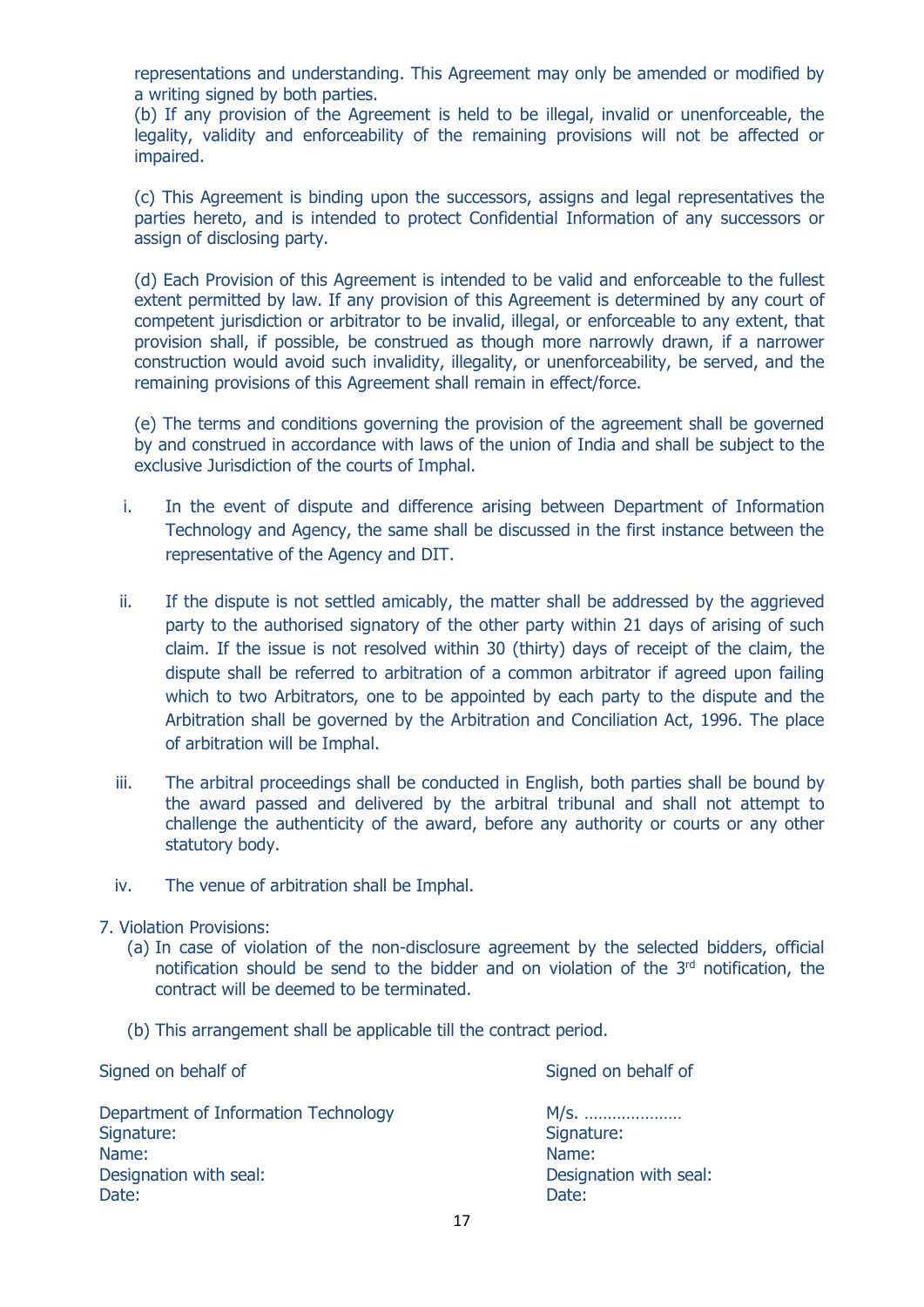## Annexure – V

## Tender Acceptance Letter

## (To be submitted duly signed format (Scanned Copy) by the authorized Signatory on Company Letter Head)

Date: …………….

To, The Director, Department of Information Technology 4 th Floor, Western block New Secretariat, Imphal West -795001

Sub: Acceptance in respect of Terms & Conditions of Tender document for Providing Manpower Ref No: …………………………………………………………………. dated…………………..

Madam,

- 1. I/We have downloaded/ obtained the tender document(s) for the above mentioned Tender/Work" from the web site ……………………………………….
- 2. I/We hereby certify that I/we have read all the terms and conditions mentioned in tender document (including all Annexure(s)/Paragraphs etc.) which shall form part of the contract agreement and I/we shall abide hereby by all the terms &conditions contained therein.
- 3. The corrigendum(s) issued from time to time by your department/organization too has also been taken into consideration, while submitting this acceptance letter.
- 4. I/ We hereby unconditionally accept all the terms and conditions of above mentioned tender document and corrigendum(s) as applicable.
- 5. In case any provisions of this tender are found violated, then your department/organization shall without prejudice to any other right or remedy be at liberty to reject my bid including the forfeiture of earnest money deposit.
- 6. I/ We confirm that our bid shall be valid up to 120 days from the opening of technical bid.
- 7. I/ We hereby certify that all the statements made and information supplied in the enclosed Annexures /Paragraphs etc. furnished herewith are true and correct.
- 8. I/ We have furnished all information and details necessary for demonstrating our qualification and have no further prominent information to supply.
- 9. I/ We understand that you are not bound to accept the lowest or any bid you may receive.
- 10. I/ We certify / confirm that we comply with the eligibility requirements as per the requirements mentioned in the tender document.

Seal and Sign of Bidder Name & Address: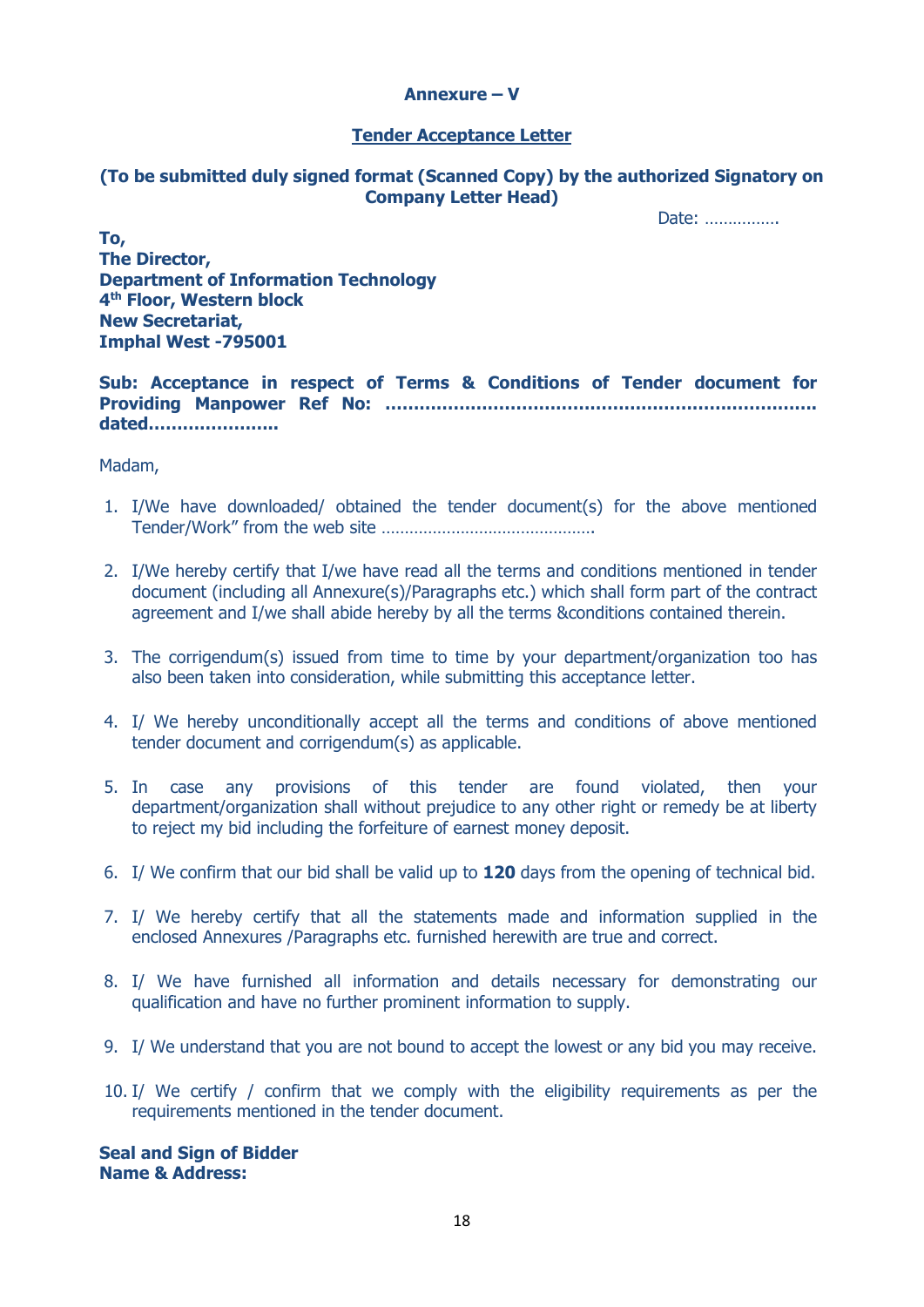## Annexure – VI

#### Performance Security (Bank Guarantee)

(To be stamped in accordance with Stamp Act) Bank Guarantee No. ........................

Date..................................................

To The Director Department of Information Technology, Government of Manipur 4 th Floor, Western Block New Secretariat Imphal West - 795001

Dear Madam,

In consideration of Department of Information Technology, Imphal (hereinafter referred to as DIT which expression shall unless repugnant to the context or meaning thereof include its successors, administrators and assigns) having awarded to M/s …………… with its Registered/Head Office at ……………………………(hereinafter referred to as the 'Supplier ' which expression shall unless repugnant to the context or meaning thereof, include its successors, administrators, executors and assigns), a Contract by issue of Letter of Award No………….. Dated ……….. Valued at ………….. for …………………….. (Scope of Contract) and the Contractor having agreed to provide a Contract Performance Guarantee for the faithful performance of the entire Contract equivalent to  $\qquad$  percent ( $\qquad$  %) of the said value of the Contract to the DIT.

We …………………………….. (Name and Address) having its Head Office at …………………….. hereinafter referred to as the 'Bank' which expression shall, unless repugnant to the context or meaning thereof include its successors, administrators, executors and assigns), do hereby guarantee and undertake to pay DIT, on demand any and all monies payable by the Supplier to the extent of ...................... as aforesaid at any time up to............................. (day/month/year) without any demur, reservation, contest recourse or protest and or without any reference to the Supplier. Any such demand made by DIT on the Bank shall be conclusive and binding notwithstanding any difference between Department of Information Technology and the Supplier or any dispute pending before any Court, Tribunal or any other Authority. The Bank undertakes not to revoke this guarantee during its currency without previous consent of DIT and further agrees that the guarantee herein contained shall continue to be enforceable till thirty (30) days after the validity of this guarantee.

DIT shall have the fullest liberty without affecting in any way the liability of the Bank under this guarantee from time to time to extend the time for performance of the Contract by the Supplier. DIT, shall have the fullest liberty, without affecting this guarantee to postpone from time to time the exercise of any powers vested in them or of any right which they might have against the Supplier and to exercise the same at any time and any manner, and either to enforce or to forbear to enforce any covenants, contained or implied in the Contract between DIT and the Supplier or any other course of remedy or security available to DIT. The Bank shall not be released of its obligations under these presents by any exercise by DIT of its liberty with reference to the matters aforesaid or any of them or by reason or any other acts of omission or commission on the part of DIT or any other indulgence shown by DIT or by any